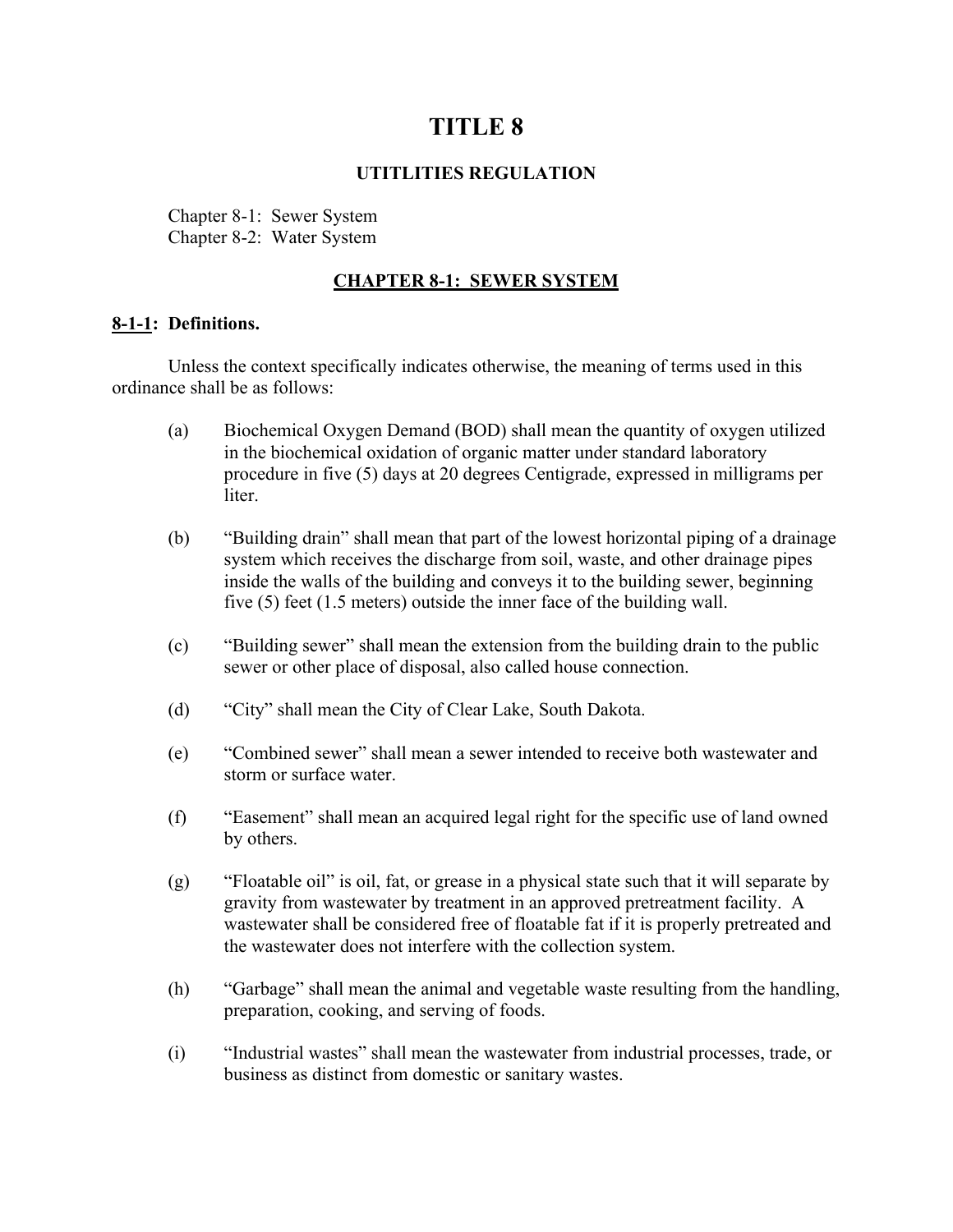- (j) "Natural outlet" shall mean the wastewater from industrial processes, trade, or business as distinct from domestic or sanitary wastes.
- (k) "May" is permissive (See "shall," Subsection (s)).
- (l) "Person" shall mean any individual, firm, company, association, society, corporation, or group.
- (m) "pH" shall mean the logarithm of the reciprocal of the hydrogen-ion concentration. The concentration is the weight of hydrogen-ions, in grams, per liter of solution. Neutral water, for example, has a pH value of 7 and a hydrogenion concentration of 10.
- (n) "Properly shredded garbage" shall mean the wastes from the preparation, cooking, and dispensing of food that have been shredded to such a degree that all particles will be carried freely under the flow conditions normally prevailing in public sewers, with no particle greater than  $\frac{1}{2}$  inch (1.27 centimeters) in any dimension.
- (o) "Public sewer" shall mean a common sewer controlled by a governmental agency or public utility.
- (p) "Sanitary sewer" shall mean a sewer that carries liquid and water-carried wastes from residences, commercial buildings, industrial plants, and institutions, together with minor quantities of ground, storm, and surface waters that are not admitted intentionally.
- (q) "Sewage" is the spent water of a community. The preferred term is "wastewater", Sec. Y.
- (r) "Sewer" shall mean a pipe or conduit that carries wastewater or drainage water.
- (s) "Shall" is mandatory (See "may," Subsection (k)).
- (t) "Slug" shall mean any discharge of water or wastewater, which in concentration of any given constituent or in quantity of flow exceeds for any period of duration longer than fifteen (15) minutes more than five (5) times the average twenty-four (24) hour concentration or flows during normal operation and shall adversely affect the collection system and/or performance of the wastewater treatment works.
- (u) "Storm drain" (sometimes termed "storm sewer") shall mean a drain or sewer for conveying water, groundwater, subsurface water, or unpolluted water from any source.
- (v) "Superintendent" shall mean the superintendent of wastewater facilities, and/or of wastewater treatment works, and/or of water pollution control of the City, or their authorized deputy, agent, or representative.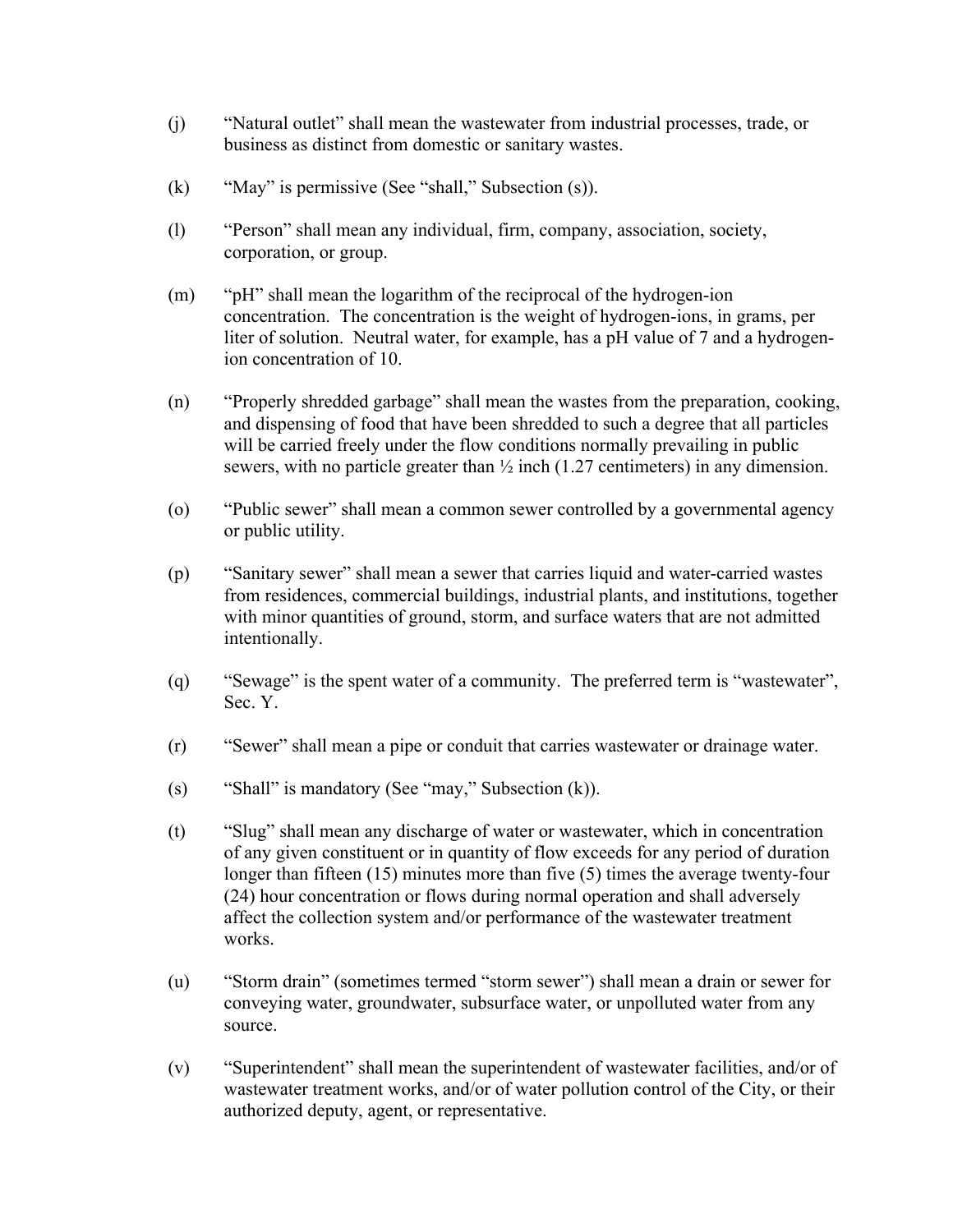- (w) "Suspended solids" shall mean total suspended matter that either floats on the surface of, or is in suspension in water, wastewater, or other liquids, and that is removable by laboratory filtering as prescribed in "Standard Methods for the Examination of Water and Wastewater" and referred to as non-filterable residue.
- (x) "Unpolluted water" is water of quality equal to or better than the effluent criteria in effect or water that would not cause violation of receiving water quality standards and would not be benefited by discharge to the sanitary sewers and wastewater treatment facilities provided.
- (y) "Wastewater" shall mean the spent water of a community. From the standpoint of source, it may be a combination of the liquid and water-carried wastes from residences, commercial buildings, industrial plants, and institution, together with any groundwater, surface water, and storm water that may be present.
- (z) "Wastewater facilities" shall mean the structures, equipment, and processes required to collect, carry away, and treat domestic and industrial wastes and dispose of the effluent.
- (aa) "Wastewater treatment works" shall mean an arrangement of devices and structures for treating wastewater, industrial wastes, and sludge. Sometimes used as synonymous with "waste treatment plant" or "wastewater treatment plant" or "water pollution control plant."
- (bb) "Watercourse" shall mean a natural or artificial channel for the passage of water either continuously or intermittently.

## **8-1-2: Use of Public Sewers Required.**

- (a) It shall be unlawful for any person to place, deposit, or permit to be deposited in any unsanitary manner on public or private property within the City, or in any area under the jurisdiction of said City, any human or animal excrement, garbage, or other objectionable waste.
- (b) It shall be unlawful to discharge to any natural outlet within the City, or in any area under the jurisdiction of said City, any sewage or other polluted water, except where suitable treatment has been provided in accordance with subsequent provisions of this ordinance.
- (c) It shall be unlawful to construct or maintain any privy, privy vault, septic tank, cesspool, or other facility intended or used for the disposal of wastewater on any lot with the nearest point less than 250' from the sanitary sewer system. *Updated 09.04.2018 – Ord. No. 557*
- (d) The owner(s) of all houses, buildings, or properties used for human occupancy, employment, recreation, or other purposes, situated within the City and abutting on any street, alley, or right-of-way in which there is now located or may in the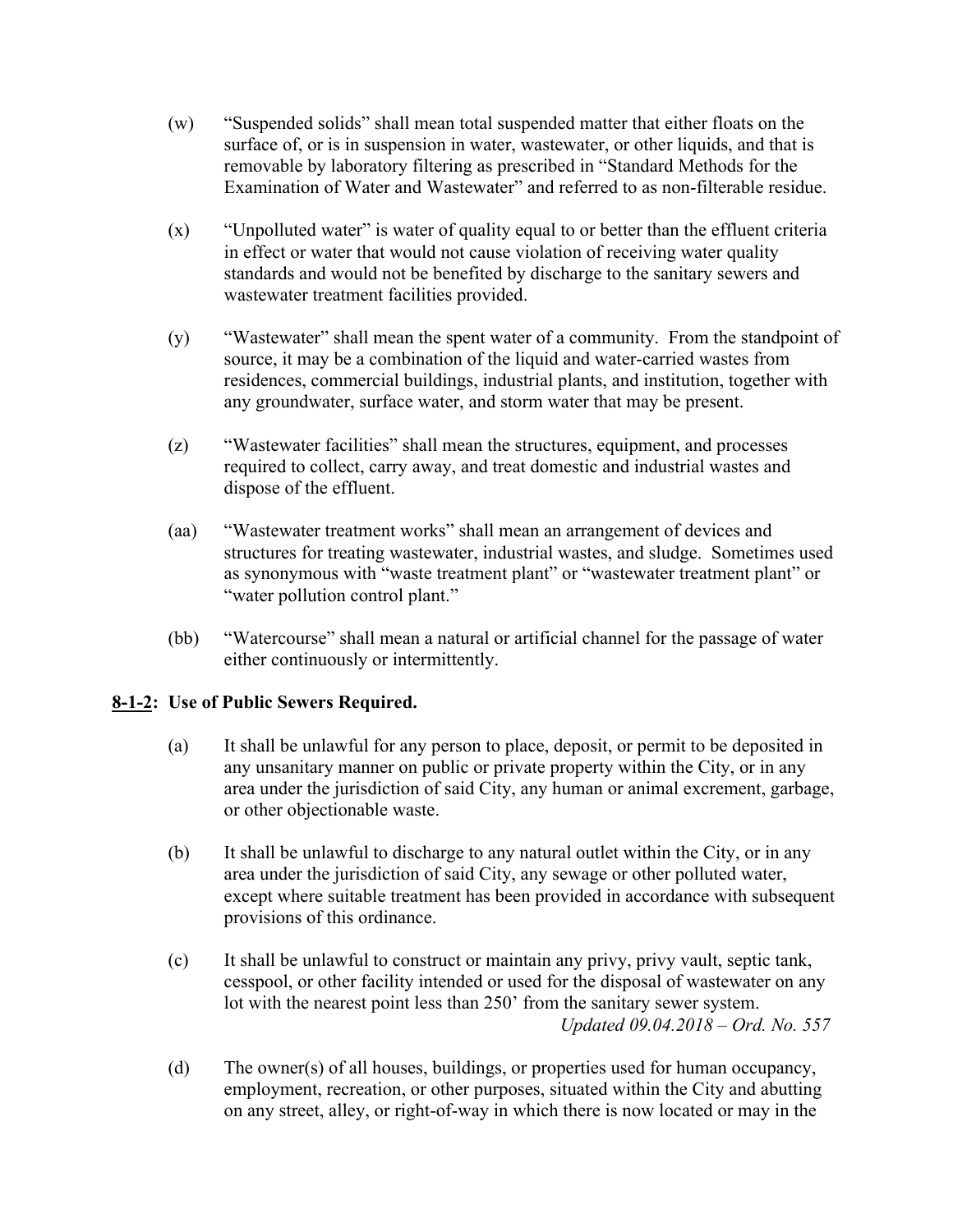future be located a public sanitary or combined sewer of the City, is hereby required at the owner(s) expense to install suitable toilet facilities therein, and to connect such facilities directly with the proper public sewer in accordance with the provisions of this ordinance, within 180 days after date of official notice to do so, provided that said public sewer is within 250 feet of the property line.

(e) It shall be unlawful for any person(s) as owner or agent to rent for use as a residence any property and it shall be unlawful for any person(s) to occupy as a residence any property as herein defined without said residence having a connection to the City of Clear Lake's sewer system by which all waste from the human body can be disposed of through the connection to said sewer.

## **8-1-3: Sanitary Sewers, Building Sewers and Connections.**

- (a) No unauthorized person(s) shall uncover, make any connections with or opening into, use, alter, or disturb any public sewer or appurtenance thereof without first obtaining a written permit from the superintendent.
- (b) There shall be two (2) classes of building sewer permits: (a) for residential service, and (b) for commercial service. In either case, the owner(s) or their agent shall make application on a special form furnished by the City. The permit application shall be supplemented by any plans, specifications, or other information considered pertinent in the judgment of the superintendent. The fee for the sewer permit above mentioned shall be \$200.00 for each sewer tap connection. Property not assessed for or not having been fixed by special Ordinance of the City of Clear Lake shall pay to the municipal finance officer as a special tapping fee such sum as such property would be justly assessed on account of the construction of such sewer, had such property been in the district taxed, said amount to be determined by the City Council prior to the granting of any such permit. The applicant for such permit described above shall set forth in said written application the legal description of the property facing or abutting upon the street where such sanitary sewer service is to be connected and state whether such connecting sewer runs to a residence, apartment house, commercial or industrial building. *Updated 8.8.17 – Ord. No. 540*
- (c) All costs and expense incidental to the installation and connection of the building sewer shall be borne by the owner(s). The owner(s) shall indemnify the City from any loss or damage that may directly or indirectly be occasioned by the installation of the building sewer.
- (d) A separate and independent building sewer shall be provided for every building; except where one building stands at the rear of another on an interior lot and no private sewer is available or can be constructed to the rear building through an adjoining alley, court, yard, or driveway, the building sewer from the front building may be extended to the rear building and the whole considered as one building sewer, but the City does not and will not assume any obligation or responsibility for damage caused by or resulting from any such single connection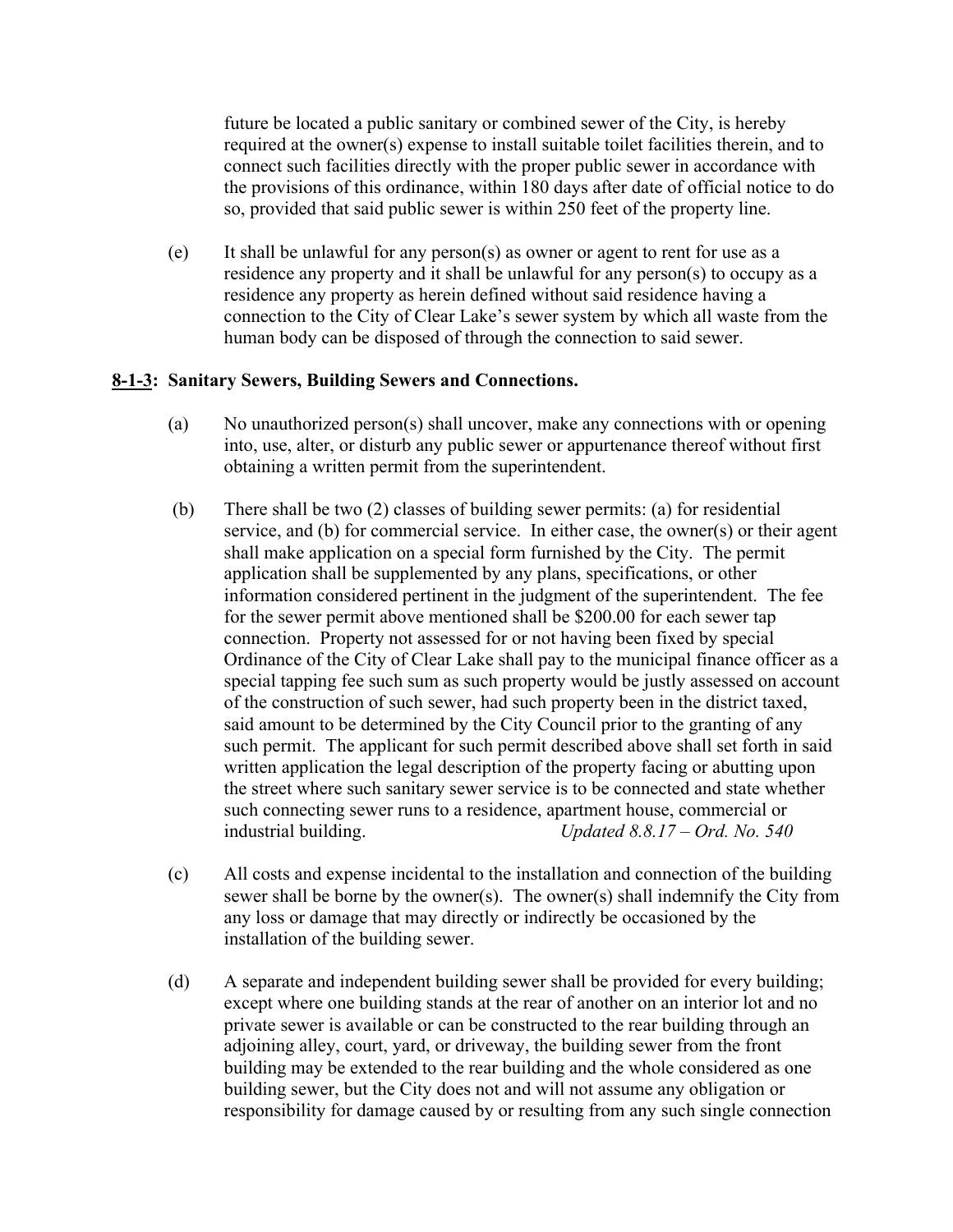aforementioned.

- (e) Old building sewers may be used in connection with new buildings only when they are found, on examination and test by the superintendent, to meet all requirements of this ordinance.
- (f) The size, slope, alignment, materials of construction of all sanitary sewers, including building sewers, and the methods to be used in excavating, placing of the pipe, jointing, testing, and backfilling the trench, shall all conform to the requirements of the building and plumbing code or other applicable rules and regulations of the City and State of South Dakota. In the absence of suitable code provisions or in amplification thereof, the materials and procedures set forth in appropriate specifications of the A.S.T.M. and W.P.C.F. Manual of Practice No. 9 shall apply.
- (g) Whenever possible, the building sewer shall be brought to the building at an elevation below the basement floor. In all buildings in which any building drain is too low to permit gravity flow to the public sewer, sanitary sewage carried by such building drain shall be lifted by an approved means and discharged to the public sewer. The owner shall be responsible for all installation, operation, and maintenance costs.
- (h) No person(s) shall make connection of roof downspouts, foundation drains, areaway drains, or other sources of surface runoff or groundwater to a building sewer or building drain which in turn is connected directly or indirectly to a public sanitary sewer, unless such connection is approved by the superintendent for purposes of disposal of polluted surface drainage.
- (i) The connection of the building sewer into the public sewer shall conform to the requirements of the building and plumbing code or other applicable rules and regulations of the City, or the procedures set forth in appropriate specifications of the A.S.T.M. and W.P.C.F. Manual of Practice No. 9. All such connections shall be made gas tight and water tight and verified by proper testing. Any deviation from the prescribed procedures and materials must be approved by the superintendent before installation.
- (j) The applicant for the building sewer permit shall notify the superintendent when the building sewer is ready for inspection and connection to the public sewer. The connection and testing shall be made under the supervision of the superintendent or their representative.
- (k) All excavations for building sewer installation shall be adequately guarded with barricades and lights so as to protect the public from hazard. Streets, sidewalks, parkways, and other public property disturbed in the course of the works shall be restored in a manner satisfactory to the City.

## **8-1-4: Use of the Public Sewers.**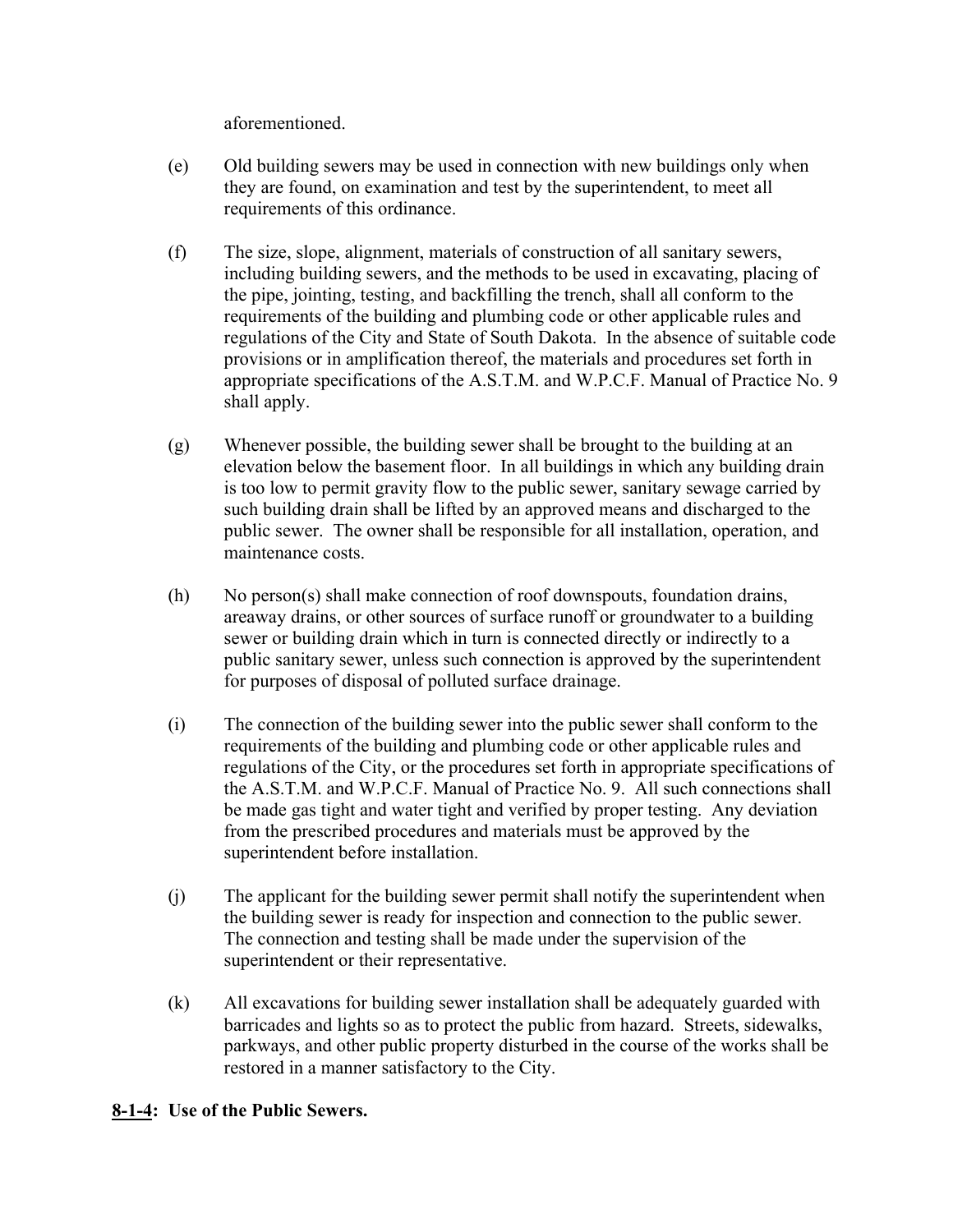- (a) No person(s) shall discharge or cause to be discharged any unpolluted waters such as storm water, surface water, groundwater, roof runoff, subsurface drainage, or cooling water to any sewer, except storm water runoff from limited areas, which storm water may be polluted at times, may be discharged to the sanitary sewer by permission of the superintendent.
- (b) Storm water other than the exempted under Section 1, Article IV and all other unpolluted drainage shall be discharged to such sewers as are specifically designated as combined sewers or storm sewers, or to a natural outlet approved by the superintendent and other regulatory agencies. Unpolluted industrial cooling water or process waters may be discharged, on approval of the superintendent, to a storm sewer, combined sewer, or natural outlet.
- (c) No person(s) shall discharge or cause to be discharged any of the following described water or wastes to any public sewers:
	- (1) Any gasoline, benzene, naphtha, fuel oil, or other flammable or explosive liquid, solid, or gas.
	- (2) Any waters containing toxic or poisonous solids, liquids, or gases in sufficient quantity, either singly or by interaction with other wastes, to injure or interfere with any sewage treatment process, constitute a hazard to humans or animals, create a public nuisance, or create any hazard in the receiving waters of the wastewater treatment plant.
	- (3) Any waters or wastes having a pH lower than 5.5, or having any other corrosive property capable of causing damage or hazard to structures, equipment, and personnel of the wastewater works.
	- (4) Solid or viscous substances in quantities or of such size capable of causing obstruction to the flow in sewers, or other interference with the proper operation of the wastewater facilities such as, but not limited to ashes, medical products, cinders, sand, mud, straw, shavings, metal, glass, rags, feathers, tar, plastics, wood, unground garbage, whole blood, paunch manure, hair and fleshings, entrails and paper dishes, cups, milk containers, etc. either whole or ground by garbage grinders.
- (d) The following described substances, materials, waters, or waste shall be limited in discharges to municipal systems to concentrations or quantities which will not harm either the sewers, wastewater treatment process or equipment, will not have an adverse effect on the receiving stream, or will not otherwise endanger lives, limb, public property, or constitute a nuisance. The superintendent may set limitations lower than the limitations established in the regulations below if in their opinion much more severe limitations are necessary to meet the above objectives. In forming their opinion as to the acceptability, the superintendent will give consideration to such factors as the quantity of subject waste in relation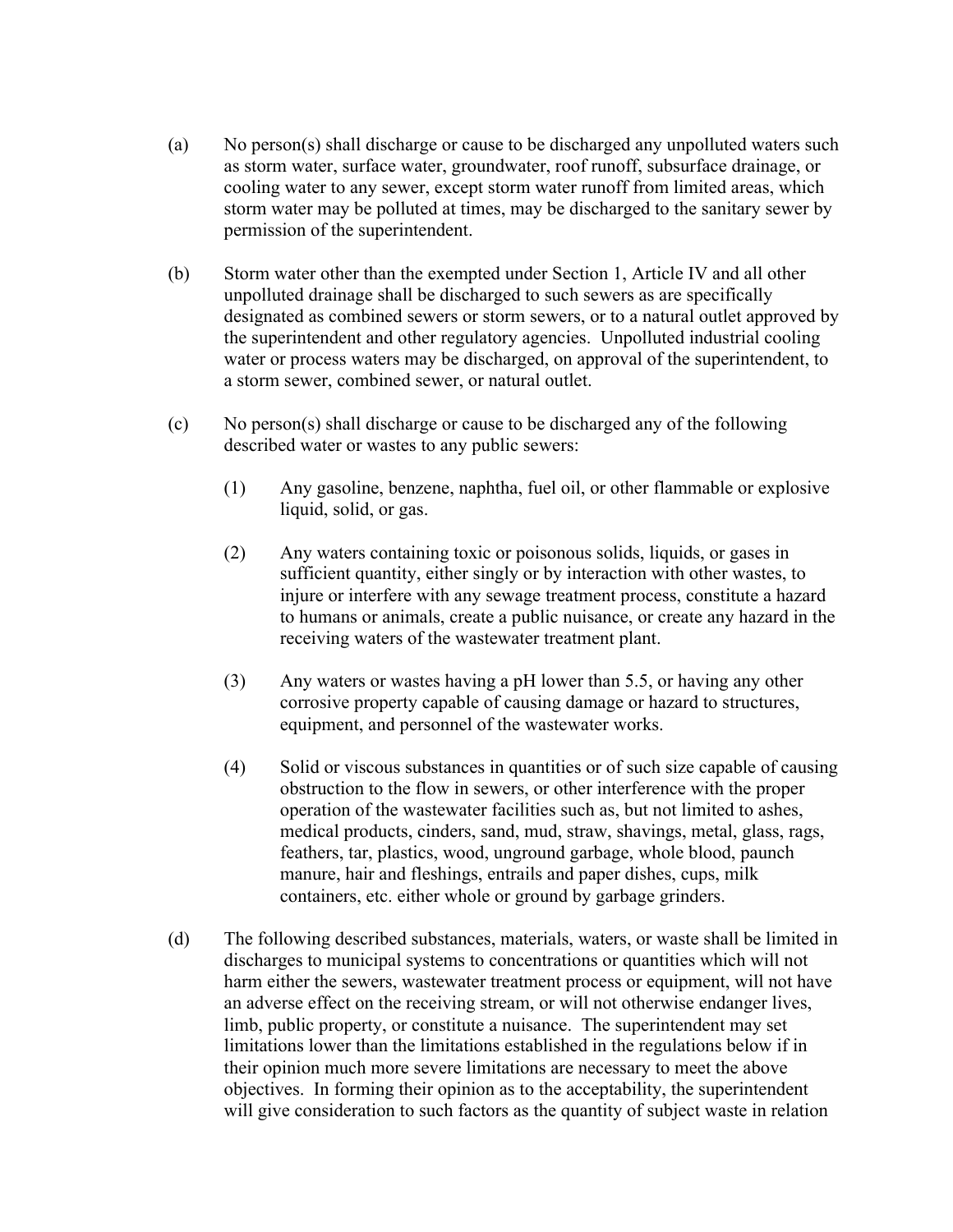to flows and velocities in the sewers, materials of construction of the sewers, the wastewater treatment process employed, capacity of the wastewater treatment plant, degree of treatability of the waste in the wastewater treatment plant, and other pertinent factors. The limitations or restrictions on materials or characteristics of waste or wastewaters discharged to the sanitary sewer which shall not be violated without approval of the superintendent are as follows:

- (1) Wastewater having a temperature higher than 150 degrees Fahrenheit (65 degrees Celsius).
- (2) Wastewater containing more than 25 milligrams per liter of petroleum oil, non-biodegradable cutting oils, or product of mineral oil origin.
- (3) Wastewater from industrial plants containing floatable oils, fat, or grease.
- (4) Any garbage that has not been properly shredded (see Ordinance  $8-1-1(n)$ . Garbage grinders may be connected to sanitary sewers from homes, hotels, institutions, restaurants, hospitals, catering establishments, or similar places where garbage originates from the preparation of food in kitchens for the purpose of consumption on the premises or when served by caterers.
- (5) Any waters or wastes containing iron, chromium, copper, zinc and similar objectionable or toxic substances to such degree that any such material received in the composite wastewater at the wastewater treatment works exceeds the limits established by the superintendent for such materials.
- (6) Any waters or wastes containing odor-producing substances exceeding limits which may be established by the superintendent.
- (7) Any radioactive wastes or isotopes of such half-life or concentration as may exceed limits established by the superintendent in compliance with applicable state or federal regulations.
- (8) Quantities of flow, concentrations, or both which constitute a "slug" as defined in this Chapter.
- (9) Waters or wastes containing substances which are not amenable to treatment or reduction by the wastewater treatment processes employed, or are amenable to treatment only to such degree that the wastewater treatment plant effluent cannot meet the requirements of other agencies having jurisdiction over discharge to the receiving waters.
- (10) Any water or wastes which, by interaction with other water or wastes in public sewer system, release obnoxious gases, form suspended solids which interfere with the collection system, or create a condition deleterious to structures and treatment processes.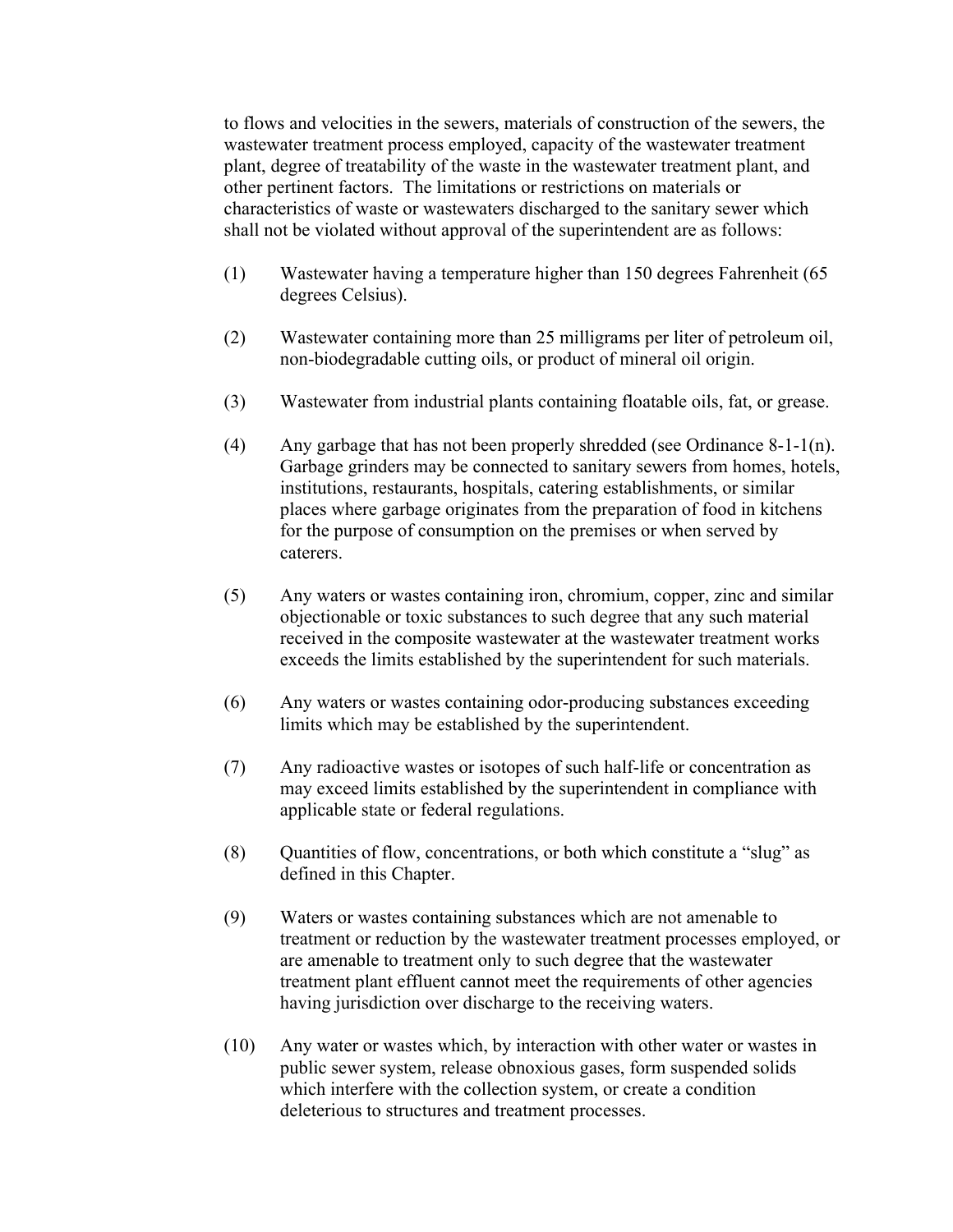- (e) If any waters or wastes are discharged, or are proposed to be discharged to the public sewers, which waters contain the substances or possess the characteristics enumerated in Ordinance 8-1-4(d), and which in the judgment of the superintendent, may have a deleterious effect upon the wastewater facilities, processes, equipment, or receiving waters, or which otherwise create a hazard to life or constitute a public nuisance, the superintendent may:
	- (1) Reject the wastes,
	- (2) Require pretreatment to an acceptable condition for discharge to the public sewers,
	- (3) Require control over the quantities and rates of discharge, and/or
	- (4) Require payment to cover the added cost of handling and treating the wastes not covered by existing taxes or sewer charges under the provisions of subsection (j) of this section.

When considering the above alternative, the superintendent shall give consideration to the economic impact of each alternative on the discharger. If the superintendent permits the pretreatment or equalization of waste flows, the design and installation of the plants and equipment shall be subject to the review and approval of the superintendent.

- (f) Grease, oil, and sand interceptors shall be provided when, in the opinion of the superintendent, they are necessary for the proper handling of liquid wastes containing floatable grease in excessive amounts as specified in subsection (d) (3), or any flammable wastes, sand, or other harmful ingredients; except that such interceptors shall not be required for private living quarters or dwelling units. All interceptors shall be of a type and capacity approved by the superintendent, and shall be located as to be readily and easily accessible for cleaning and inspection. In the maintaining of these interceptors, the owner(s) shall be responsible for the proper removal and disposal by appropriate means of the captivated material and shall maintain records of the dates and means of disposal which are subject to review by the superintendent. Any removal and hauling of the collected materials not performed by owner(s) personnel must be performed by currently licensed waste disposal firms.
- (g) Where pretreatment or flow-equalizing facilities are provided or required for any waters or wastes, they shall be maintained continuously in satisfactory and effective operation by the owner(s) at their expense.
- (h) When required by the superintendent, the owner(s) of any property serviced by a building sewer carrying industrial wastes shall install a suitable structure, together with such necessary meters and other appurtenances in the building sewer to facilitate observation, sampling, and measurement of the wastes. Such structures,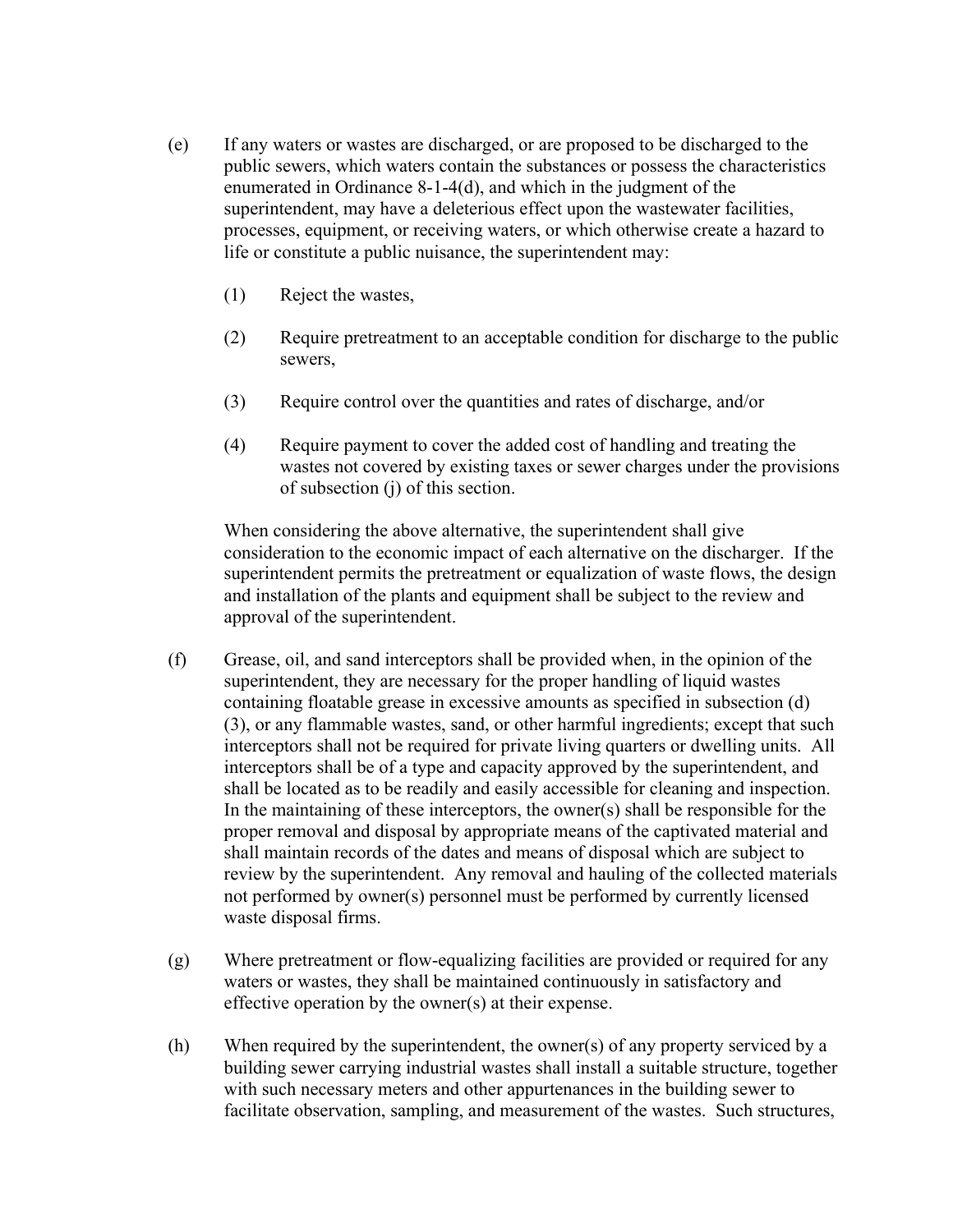when required, shall be accessible and safely located, and shall be constructed in accordance with plans approved by the superintendent. The structure shall be installed by the owner at their expense, and shall be maintained by them so to be safe and accessible at all times.

- (i) The superintendent may require a user of sewer services to provide information needed to determine compliance with this ordinance. These requirements may include:
	- (1) Wastewaters discharge peak rate and volume over a specified time period.
	- (2) Chemical analysis of wastewaters.
	- (3) Information on raw materials, processes, and products affecting wastewater volume and quality.
	- (4) Quantity and disposition of specific liquid, sludge, oil, solvent, or other materials important to sewer use control.
	- (5) A plot plan of sewers of the user's property showing sewer and pretreatment facility location.
	- (6) Details of wastewater pretreatment facilities.
	- (7) Details of systems to prevent and control the losses of materials through spills to the municipal sewer.
- (j) All measurements, tests, and analysis of the characteristics of waters and wastes to which reference is made in this ordinance shall be determined in accordance with the latest edition of "Standard Methods for the Examination of Water and Wastewater", published by the American Public Health Association. Sampling methods, location time, durations, and frequencies are to be determined on an individual basis subject to approval by the superintendent.
- (k) No statement contained in this article shall be construed as preventing any special agreement or arrangement between the City and any industrial concern whereby an industrial waste of unusual strength or character may be accepted by the City for treatment.

## **8-1-5: Destruction of Facilities.**

No person(s) shall maliciously, willfully, or negligently break, damage, destroy, uncover, deface, or tamper with any structure, appurtenances or equipment which is a part of the wastewater facilities. Any person(s) violating this provision shall be subject to immediate arrest under charge of disorderly conduct.

## **8-1-6: Powers and Authority of Inspectors.**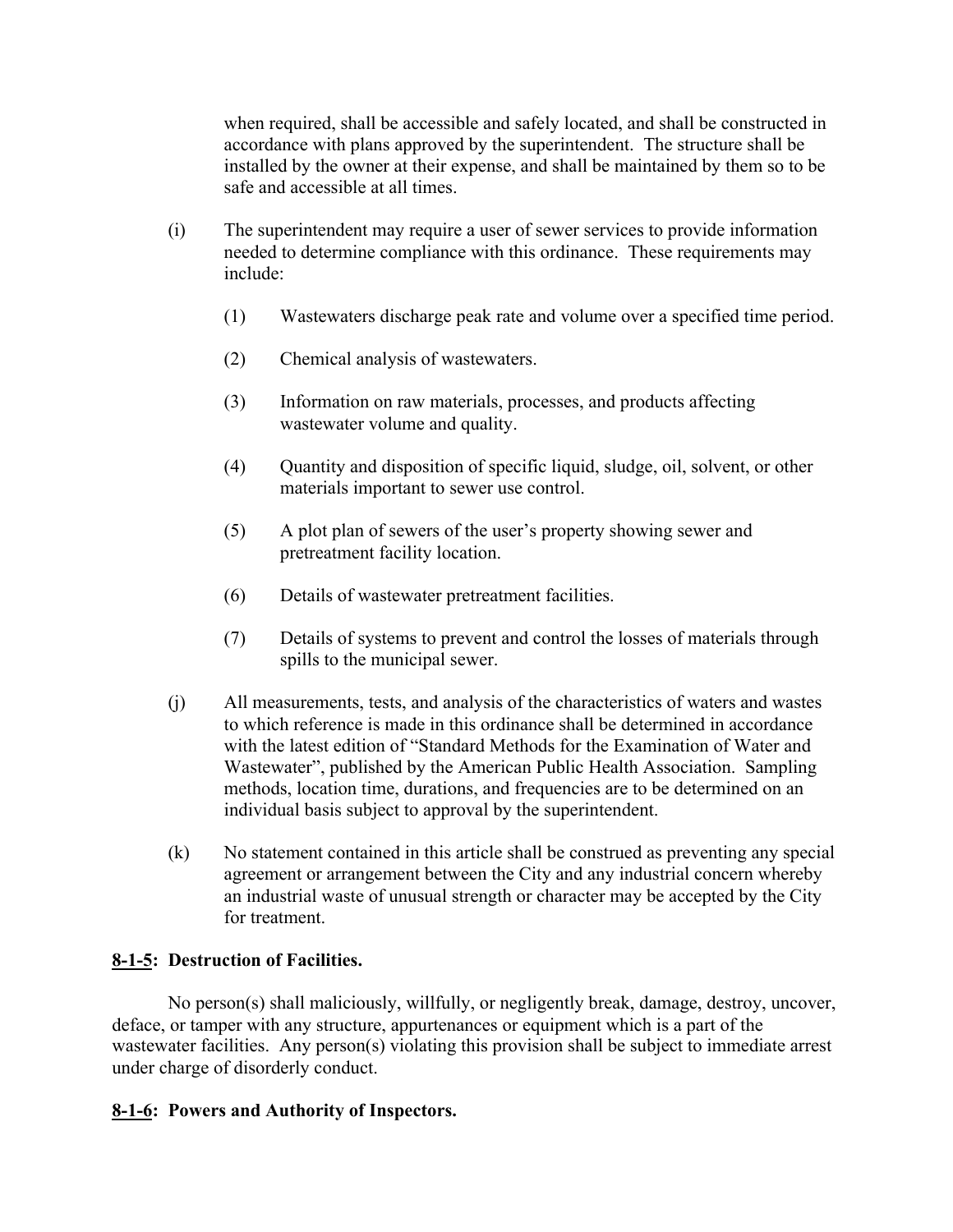- (a) The superintendent and other duly authorized employees of the City bearing proper credentials and identification shall be permitted to enter all private properties for the purposes of inspection, observations, measurement, sampling, and testing pertinent to discharge to the community system in accordance with the provisions of this ordinance.
- (b) The superintendent or other duly authorized employees are authorized to obtain information concerning industrial processes which have a direct bearing on the kind and source of discharge to the wastewater collection system. The industry may withhold information considered confidential. The industry must establish that the revelation to the public of the information in question might result in an advantage to competitors.
- (c) While performing the necessary work on private properties referred to in subsection (a) of this ordinance, the superintendent or duly authorized employees of the City shall observe all safety rules applicable to the premises established by the company, and the company shall be held harmless for injury or death to the City employees and the City shall indemnify the company against loss or damage to its property by City employees and against liability claims and demands for personal injury or property damage asserted against the company growing out of the gauging and sampling operation, except as such may be caused by negligence or failure of the company to maintain safe conditions as required in Ordinance 8-  $1-4(h)$ .
- (d) The superintendent and other duly authorized employees of the City bearing proper credentials and identification shall be permitted to enter all private properties through which the City holds a duly negotiated easement or duly executed facilities agreement, for the purposes of, but not limited to, inspection, observation, measurement, sampling, repair and maintenance of any portion of the wastewater facilities appurtenant to said easement or facilities if any, on said easement, shall be done in full accordance with the terms of the duly negotiated easement or other agreement pertaining to the private property involved.

## **8-1-7: Penalties.**

- (a) Any person found to be violating any provision of this ordinance (except ordinance 8-1-5) shall be served by the City with written notice stating the nature of the violation and providing a reasonable time limit for the satisfactory correction thereof. The offender shall permanently cease all violations within the period of time stated in such notice.
- (b) Any person violating any of the provisions of this ordinance shall become liable to the City for any damage, expense (including any utility bill for sewer service), or loss incurred by the City resulting from a violation. A \$25 penalty shall also be charged each month for each violation unless a penalty is being assessed for the late payment of a water bill. *Updated 4.6.21 – Ord. No. 597*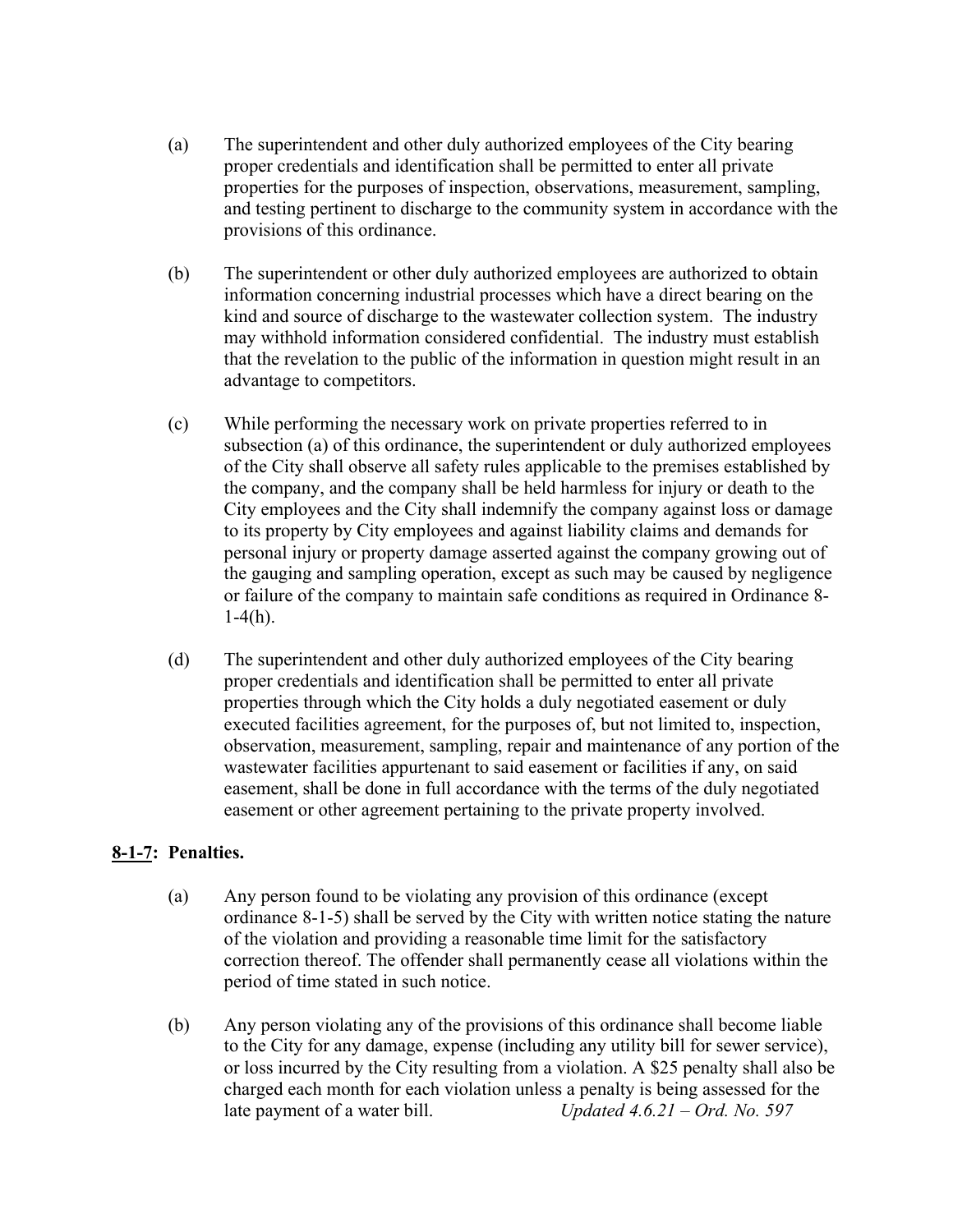## **8-1-8: Validity.**

- (a) All ordinances or parts of ordinances in conflict herewith are hereby repealed.
- (b) The invalidity of any section, clause, sentence, or provision of this Chapter shall not affect the validity of any other part of this ordinance which can be given effect without such invalid part or parts.

## **8-1-9: Ordinance in Force.**

This ordinance shall be in full force and effect from and after its passage, approval, recording, and publication as provided by law.

## **8-1-10: Surcharge Rate Schedule for Above Normal Strength Wastes.**

The City of Clear Lake, or its Engineer, has determined that the average Total Suspended Solids (TSS) and 5-day Biochemical Oxygen Demand (BOD) daily loadings for the average residential user are 250 ppm BOD and 250 ppm TSS. The City of Clear Lake, or its Engineer, has assessed a surcharge rate for all non-residential (commercial) users discharging wastes with BOD and TSS strengths greater than the average residential user. The surcharge will be sufficient to cover the costs of treating such users' above normal strength wastes. Such users will pay an additional service charge of 30 cents per 1,000 gallons for each 25 ppm over 250 ppm of BOD and 30 cents per 1,000 gallons for each 25 ppm over 250 ppm TSS.

## **8-1-11: Rate Schedule.**

Residential users of the municipal sewer system shall be charged \$45.00 per month commencing the 9th day of February, 2021. A residential owner or occupant with a property located outside the city limits of Clear Lake which has been authorized and is being serviced by the city for sewer service shall be assessed a sewer charge twice the foregoing sum commencing on the same date.

Any commercial users within the city limits with flows no greater than the average residential user's flow of 3,000 gallons per month and with BOD and TSS no greater than the average residential user's strength of 250 ppm BOD and 250 ppm TSS will pay the same rates set forth hereinbefore for residential users. Any commercial users not within the city limits with flows no greater than the average residential user's flow of 3,000 gallons per month and with BOD and TSS no greater than the average residential user's strength of 250 ppm BOD and 250 ppm TSS will pay twice the charge set forth herein.

Any commercial users with volumes greater than the average residential user will pay an additional charge of  $30¢$  per 1,000 gallons per month for all flows greater than the average residential user's flow of 3,000 gallons per month commencing the 9th day of February, 2021.

Any commercial user with BOD and TSS greater than the average residential user's strength of 250 ppm BOD (biochemical oxygen demand) and 250 ppm TSS (total suspended solids) will pay a surcharge in accordance with the rates shown in 8-1-10: Surcharge Rate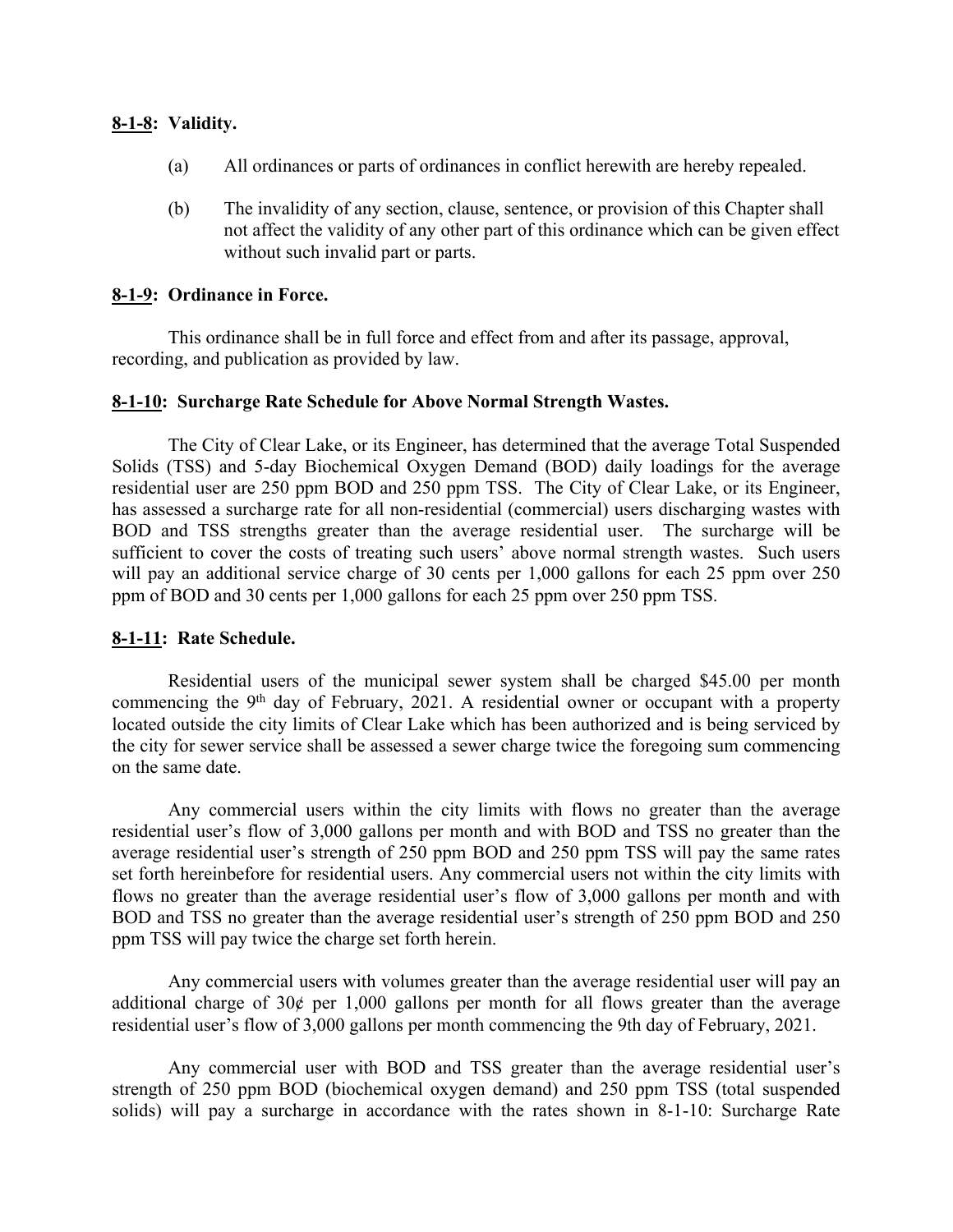Schedule for Above Normal Strength Wastes.

No service shall be furnished by the city sewer system to property which is located outside the established city limits unless the occupant or owner of such premises makes application to the City Council for approval to receive such service and pay the fees that are established by this ordinance. The minimum fee set forth herein shall be timely paid each month whether the sewer service is used or not.

*Updated 2.9.21 – Ord. No. 592*

## **8-1-12: Sewer System Inspections.**

The rates for all users of the sanitary sewer system operated and owned by the City of Clear Lake shall increase to \$60.00 per month commencing the  $1<sup>st</sup>$  day of April, 2010, unless the owners of all properties served by the municipal sanitary sewer system, including mobile homes and mobile home courts and vacant lots, contact the city superintendent for an inspection date during which the property will be inspected for any possible water intrusion by any means, and also check for sump pumps and tile systems that discharge or drain in any way into the sanitary sewer system. However, it shall be permissible to allow groundwater or precipitation runoff into the sanitary sewer system from the  $1<sup>st</sup>$  day of November each year through the  $31<sup>st</sup>$  day of March of the following year. Furthermore, any groundwater or precipitation runoff that is allowed into the sanitary sewer system by any means will have to be timely repaired to the satisfaction of the City of Clear Lake. A sewer compliance certificate will be issued to the property owner after the property has been inspected and approved or repaired, and a copy of the sewer compliance certificate shall be filed with the city finance officer so the property's sewer rates will not be raised, but rather, remain the same or revert back to the sewer rates provided by Ordinance 8-1- 11.

## **8-1-13: Sewer Use.**

(a) Purpose.

The purpose of this ordinance shall be to generate sufficient revenue to pay all cost for the operation and maintenance of the complete wastewater system. The costs shall be distributed to all users of the system in proportion to each user's contribution to the total loading of the treatment works. Factors such as strength Biochemical Oxygen Demand and Total Suspended Solids (BOD and TSS), volume, and delivery flow rate characteristics shall be considered and included as the basis for the user's contribution to ensure a proportional distribution of operation and maintenance costs to each user (or user class).

(b) Determining the Total Annual Cost of Operation and Maintenance.

The City of Clear Lake, or its Engineer, shall determine the total annual costs of operation and maintenance of the wastewater system which are necessary to maintain the capacity and performance, during the service life of the treatment

works, for which such works were designed and constructed. The total annual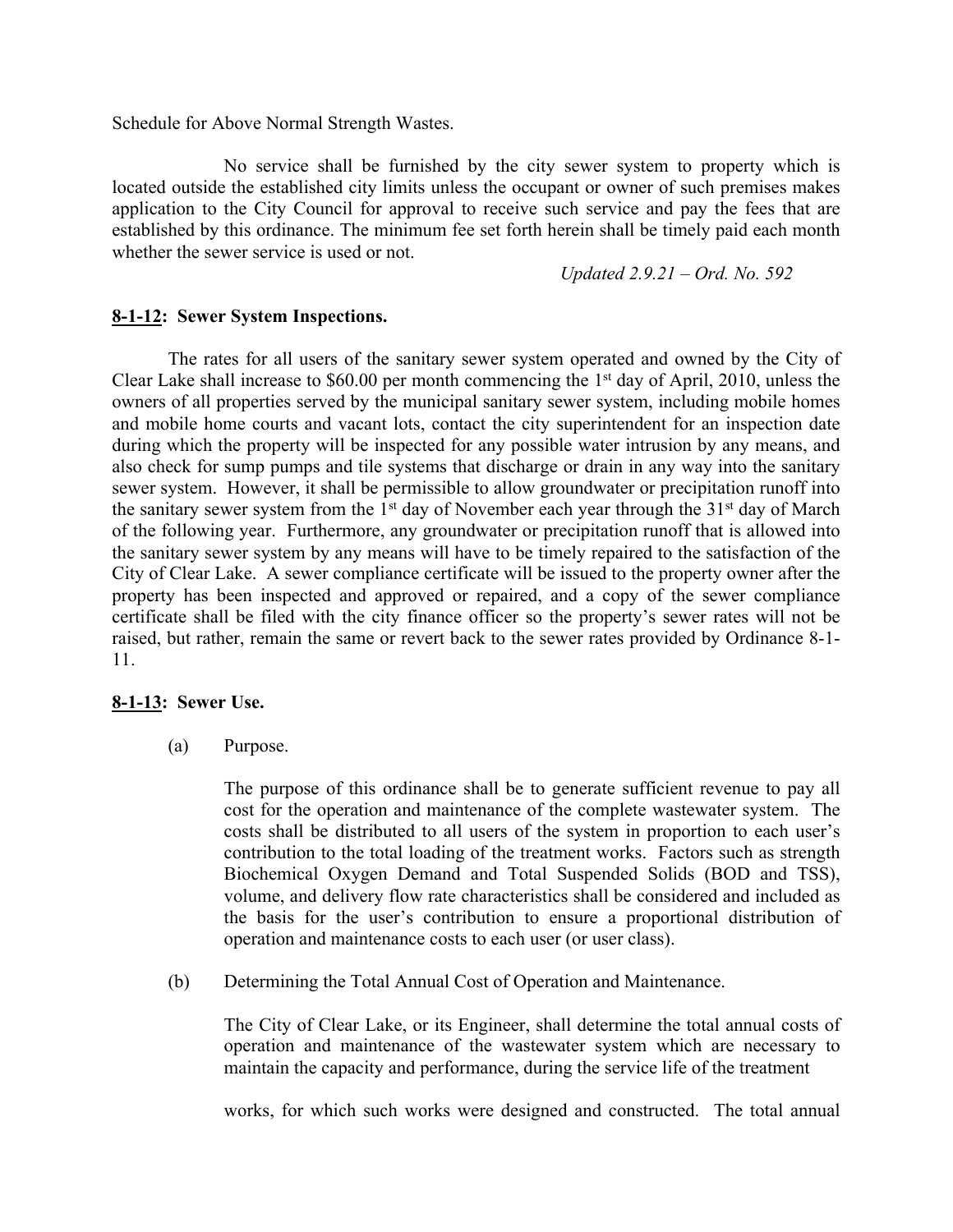costs of operation and maintenance shall include, but need not be limited to labor, repairs, equipment replacement, maintenance, necessary modifications, power, sampling, laboratory test, and a reasonable contingency fund.

(c) Determining Each User's Wastewater Contribution Percentage.

The City of Clear Lake, or its Engineer, shall determine for each user or user class the average daily volume of wastewater discharged to the wastewater system, which shall then be divided by the average daily volume of all wastewater discharged to the wastewater system to determine such user's Volume Contribution Percentage. The amount used as the total average daily volume of wastewater shall exclude infiltration and inflow. The City of Clear Lake, or its Engineer, shall determine for each user class the average daily poundage of 5-day 20-degree Centigrade Biochemical Oxygen Demand (BOD) discharged to the wastewater system which shall then be divided by the average daily poundage of all 5-day BOD discharged to the wastewater system to determine such user's BOD Contribution Percentage.

The City of Clear Lake, or its Engineer, shall determine for each user or user class the average daily Total Suspended Solids (TSS) poundage discharged to the wastewater system which shall then be divided by the average daily poundage of all TSS discharged to the wastewater system, to determine such user's TSS Contribution Percentage. The Volume Contribution Percentage, BOD Contribution Percentage and TSS Contribution Percentage for each user or user class shall be multiplied by the annual operation and maintenance costs for wastewater treatment of the total volume flow, total 5-day 20-degree Centigrade BOD and TSS, respectively.

(d) Determining a Surcharge System for Users with Excess BOD and TSS.

The City of Clear Lake, or its Engineer, will assess a surcharge rate for all nonresidential (commercial) users discharging wastes with BOD and TSS strengths greater than the average residential user. Such users will be assessed a surcharge sufficient to cover the cost of treating their above normal strength wastes. Normal strength wastes are considered to be 250 ppm BOD and 250 ppm TSS. (See Ordinance 8-1-10 for the surcharge rate structure for such above normal strength waste discharges.)

(e) Determining Each User's Wastewater Service Charge.

The average monthly wastewater flow from residential connections was determined from the metered water use for three (3) consecutive winter months using the water meter readings taken in December, January and February. Water meters shall be read every month by the city to assess any applicable surcharge.

Each non-residential (commercial) user's wastewater treatment cost contributions as determined in subsections (c) and (d) shall be added together to determine such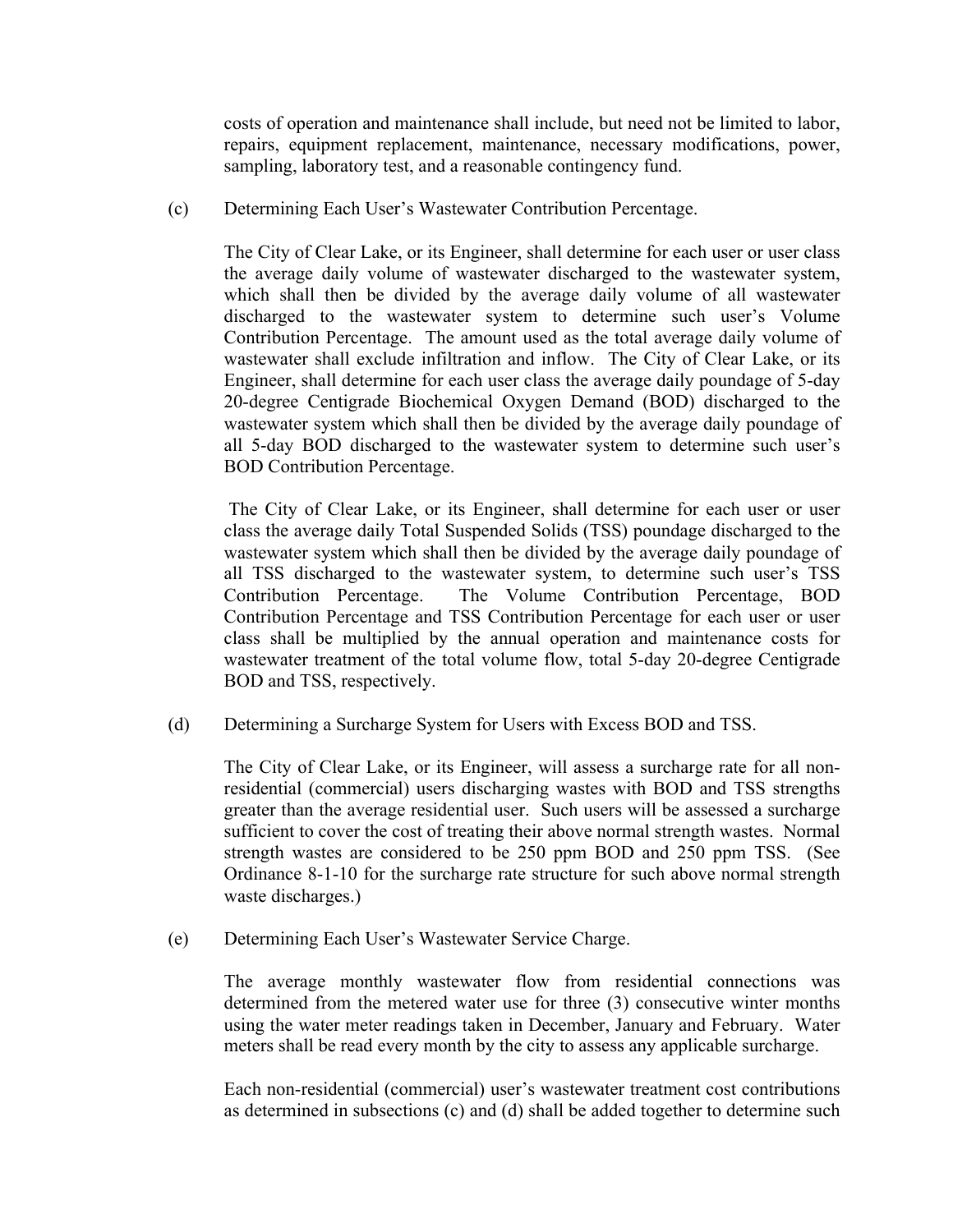user's annual wastewater service charge. Residential users may be considered to be one class of user and an equitable service charge may be determined of each user based on an estimate of the total wastewater contribution of this class of user. The governing body may classify industrial, commercial, and other nonresidential establishments as a residential user, provided that the wastes from these establishments are equivalent to the wastes from the average residential user with respect to volume, Total Suspended Solids, and BOD. Each user's wastewater treatment cost contribution will be assessed in accordance with the rate schedule set forth in Ordinance 8-1-11.

(f) Wastewater Facilities Replacement Fund.

A reserve fund called the Wastewater Facilities Replacement Fund is hereby established within the wastewater utility fund for the purpose of providing sufficient funds to be expended for obtaining and installing equipment, accessories and appurtenances during the useful life (20 years) of the wastewater treatment facilities necessary to maintain the capacity and performance for which such facilities are designed and constructed.

(g) Payment of the User's Wastewater Service Charge and Penalties.

The City shall submit a monthly statement to the user for the user's monthly wastewater service charge. All bills shall be deemed delinquent twenty days after the date of the original billing. Should any user fail to pay the user wastewater service charge within forty-five days of the due date, the City shall stop the wastewater service to the property. A penalty fee of \$10.00 dollars shall be charged to restore and reconnect such service to the property concerned.

(h) Review of Each User's Wastewater Service Charge.

The City shall review the total annual cost of operation and maintenance as well as each user's wastewater Contribution Percentage not less often than every two years and will revise the system as necessary to assure equity of the service charge system established herein and to assure that sufficient funds are obtained to adequately operate and maintain the wastewater treatment works. The City shall apply excess revenues collected from a class of users to the costs of operation and maintenance attributable to that class for the next year and adjust the rate accordingly. If a significant user, such as an industry, has completed inplant modification which would change that user's Wastewater Contribution Percentage, the user can present, at a regularly scheduled meeting of the governing body, such factual information and the City shall then determine if the user's Wastewater Contribution Percentage is to be changed. The City shall notify the user of its findings as soon as possible.

(i) Notification.

Each user will be notified, at least annually, in conjunction with a regular bill, of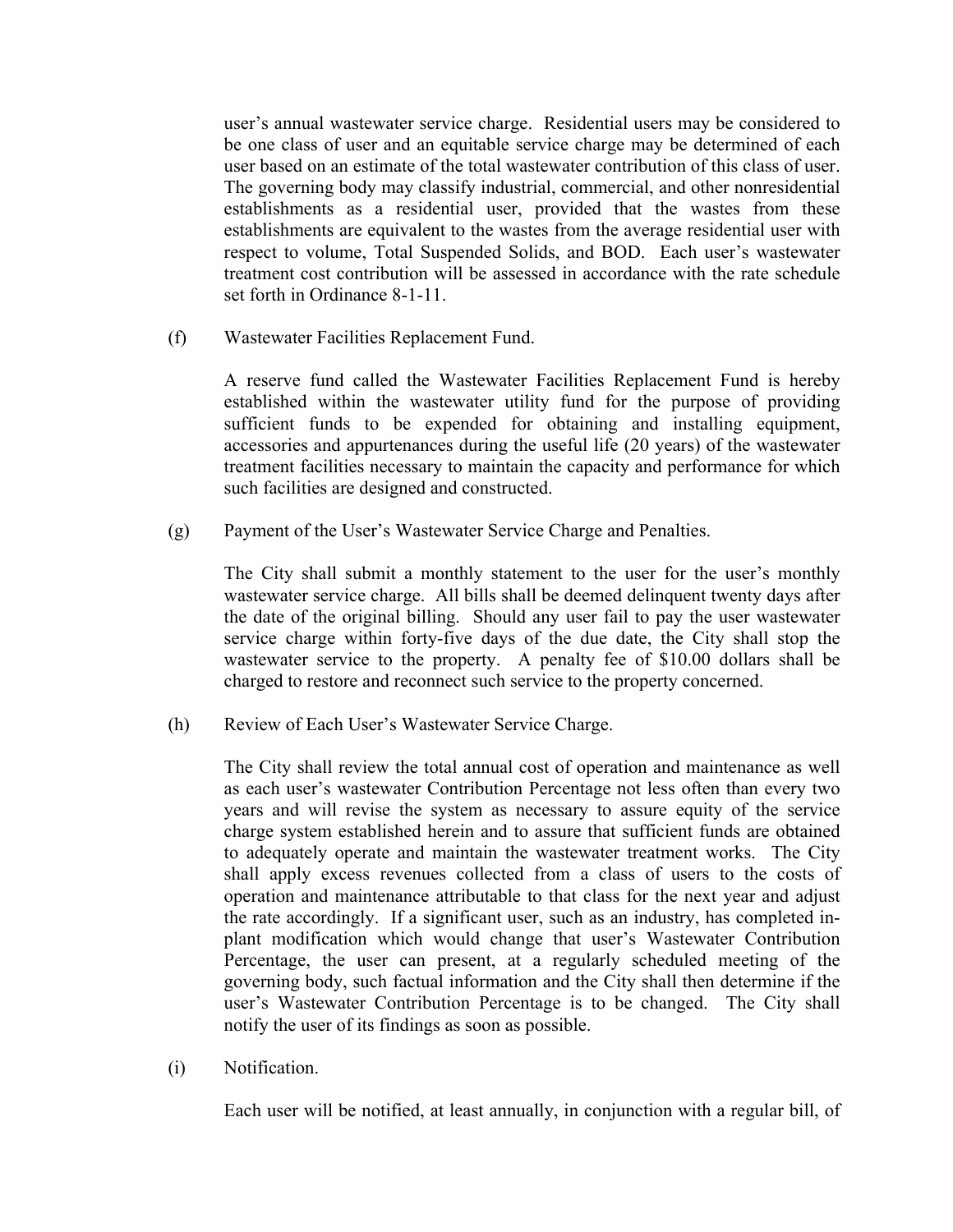the rate and that portion of the user charges which are attributable to wastewater treatment services.

(j) Wastes Prohibited from Being Discharged to the Wastewater Treatment System.

The discharge of any waters containing toxic or poisonous solids, liquids, or gases in sufficient quantity, either singly, or by interaction with other wastes, to contaminate the sludge of any municipal systems, or to injure or interfere with any sewage treatment process, constitute a hazard to humans or animals, create a public nuisance, or create any hazard in or have any adverse effect on the waters receiving any discharge from the treatment works is hereby prohibited.

(k) Prohibition of Clear Water Connections.

No person shall make connection of roof downspouts, exterior foundation drains, areaway drains, or other sources of surface runoff of groundwater to a building sewer or building drain which in turn is connected directly or indirectly to a public sanitary sewer.

(l) Proper Design and Construction of New Sewers and Connections.

The size, slope, alignment, materials of construction of all sanitary sewers and sewer connections, and the methods to be used in excavating, placing of the pipe, jointing, testing, and backfilling the trench, shall all conform to the requirements of the building and plumbing code or other applicable rules and regulation of the City and the State of South Dakota. In the absence of code provision or in amplification thereof, the materials and procedures set forth in appropriate specifications of the latest edition of the A.S.T.M. and Water Pollution Control Federation (W.P.C.F.) Manual of Practice No. 9 shall apply.

(See Ordinance 8-1-3 regarding additional requirements covering the proper design and construction of the City's sanitary sewers, building sewers, and connections.)

(m) Validity.

All ordinances or parts of ordinances in conflict herewith are hereby repealed. The invalidity of any section, clause, sentence or provision of this ordinance shall not affect the validity of any other part of this ordinance which can be given effect without such invalid part or parts.

(n) Ordinance in Force.

This ordinance shall be in full force and effect from and after its passage, approval, recording, and publication as provided by law.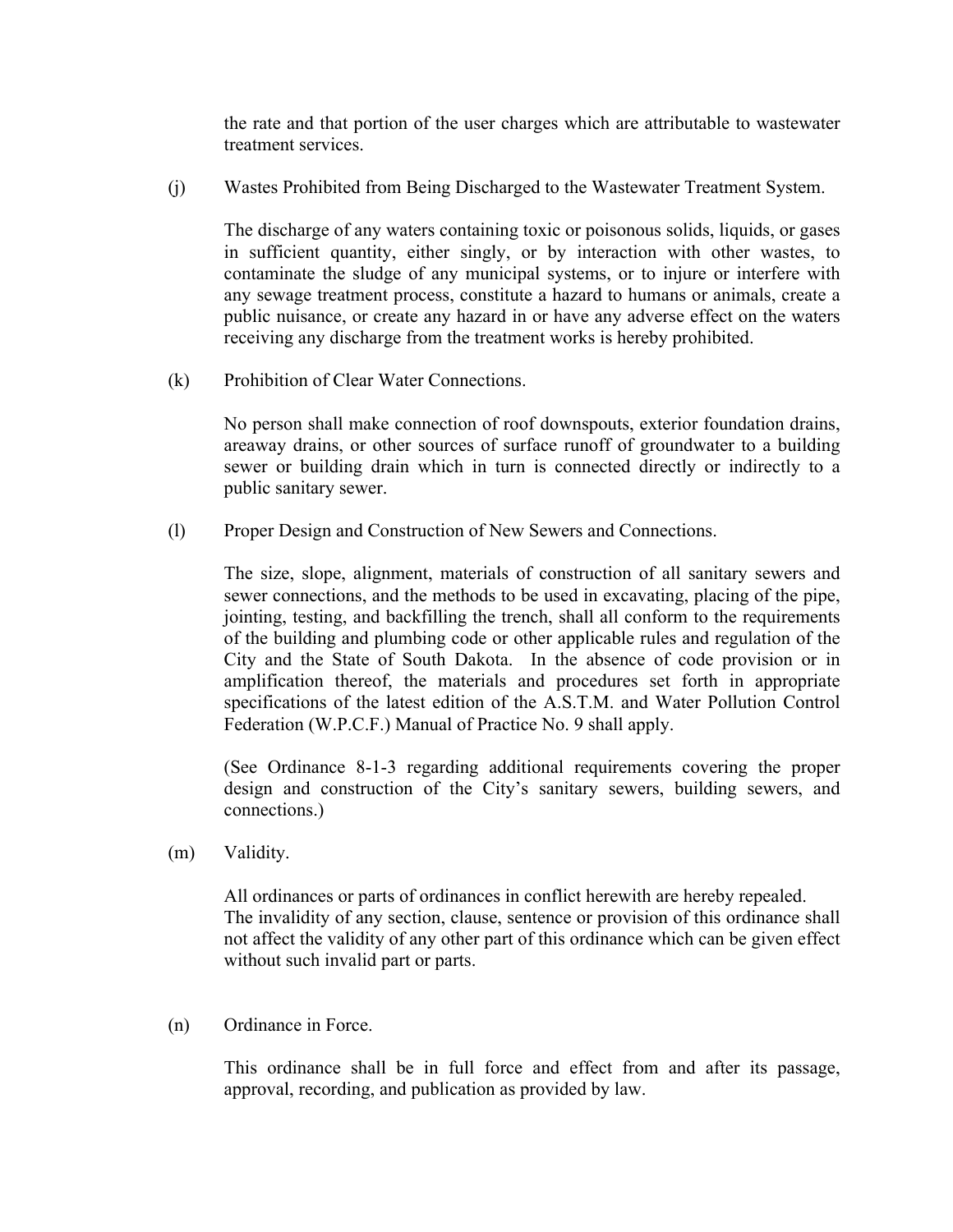## **CHAPTER 8-2: WATER SYSTEM**

## **8-2-1: Control.**

The waterworks system shall be under the control of the City Council. The mayor may appoint a utilities committee (at the first meeting of the City Council in May) to have the supervision of the waterworks system subject to the control of the entire City Council.

## **8-2-2: Waterworks Fund.**

The account known as the "Waterworks Fund" kept by the Finance Officer shall be continued and all money received from the collection of water rents, and from taxation for the upkeep of the waterworks system, and from the sale of material or property connected with the waterworks, and from any appropriation made by the City Council for the purpose of construction or extension of waterworks or from any source whatever connected with the management and operation of the waterworks system shall be placed in this fund. All salaries and disbursements connected with the management and operation of the waterworks system shall be paid from this fund.

## **8-2-3: Water Supply.**

The city does not guarantee a constant supply of water to any consumer and shall not be liable for damages for any failure to supply the same. Nor shall the city be liable for any claim or damage by reason of the breaking of any service pipe, stop cock or other equipment, or if for any reason, the supply of water shall be shut off to make connections, extensions or repairs, or for any other purpose that may be found necessary. The right is reserved to cut off the water supply to any person at any time. Furthermore, no utility services, including sewer and water, shall extend or be provided to property outside the corporate limits of the municipality.

## **8-2-4: Fire Hydrants.**

All hydrants erected for the purpose of extinguishing fire are hereby declared to be public hydrants and no person or persons except members of the Fire Department or persons expressly authorized by the City Council shall open any of said hydrants or attempt to draw water from the same, or at any time attempt to remove or uncover any protection from or in any manner that interferes with any of the hydrants.

## **8-2-5: Unauthorized Use.**

It shall be unlawful for any person authorized to open hydrants to delegate their authority to another, or let or suffer another person to take wrenches or tools furnished to them or suffer the same to be taken except for the purpose strictly connected with the Fire Department.

## **8-2-6: Injury to System.**

It shall be unlawful to break, deface, injure, mar, interfere with or disturb any apparatus, building, fixtures, machine, attachments or appurtenances of the waterworks, or any hydrant,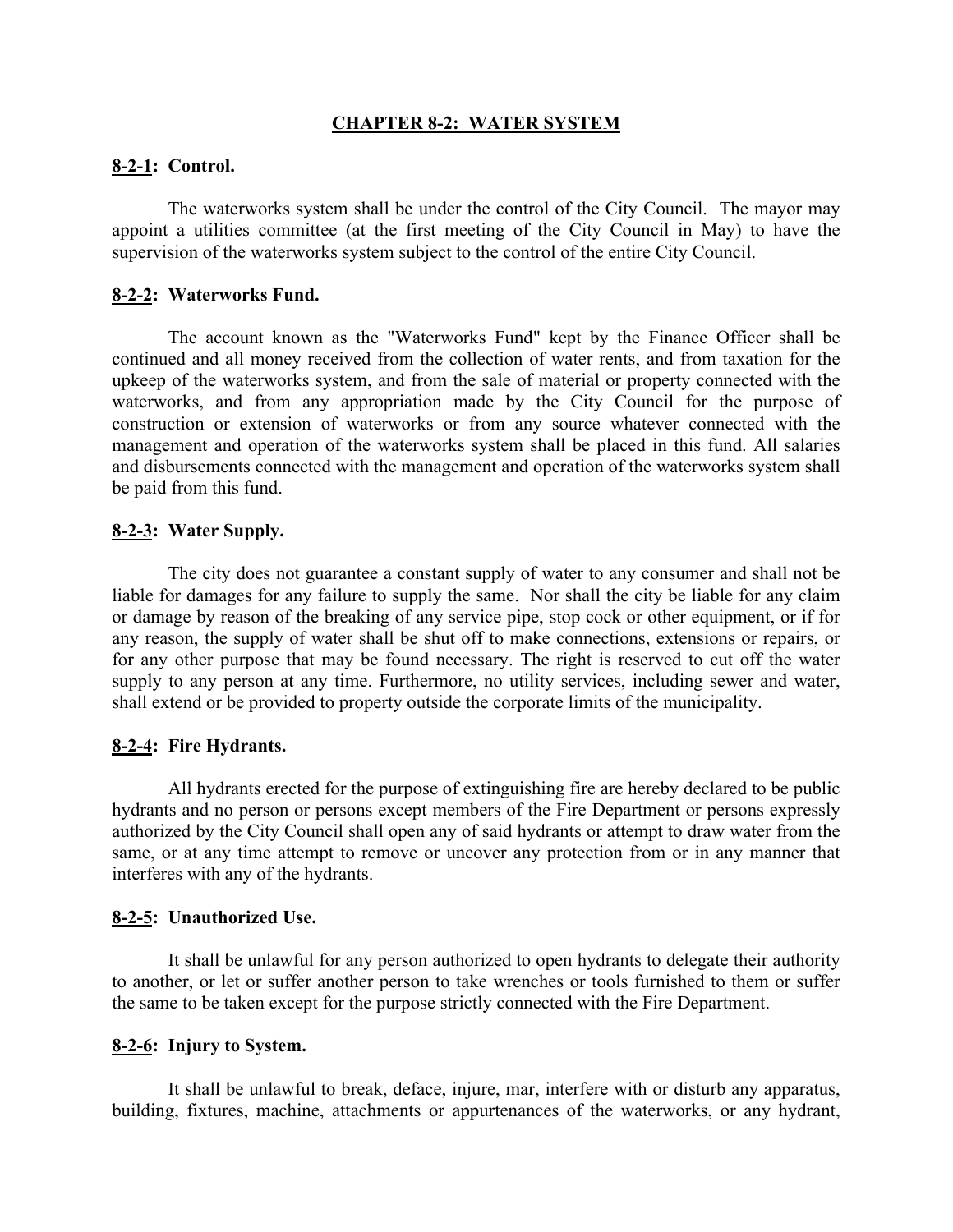stop cock box, meter, water supply or service pipe or any part thereof, or deposit anything in any stop cock box, or commit any act tending to impair or obstruct the intended use of any of the above property without the permission of the City Council except as provided otherwise herein.

## **8-2-7: Water Tower.**

It shall be unlawful for any person to climb the water tower or any part thereof except members of the Fire Department or persons expressly authorized by the City Council.

## **8-2-8: Excavations.**

It shall be unlawful to make any excavations in any highway or street within six feet of the laid water pipes while the ground is frozen, or to dig up or uncover so as to expose to frost any of the water pipes or sewers of the city except by special permission of the City Council.

### **8-2-9: Regulations and Rules.**

The regulations and rules and water rates hereinafter set out in this ordinance shall be considered a part of the contract with the owner of premises and every person supplied with water through the waterworks system and every such person by taking water shall be considered to express their consent to be bound thereby. The water shall be cut off from the building or place of any violation of the regulations and rules and water rates, and such others as the City Council may adopt hereafter.

#### **8-2-10: Application for Water Use.**

Every landowner desiring a supply of water must make application therefore to the Finance Officer upon a form provided by the municipality, and the property to be supplied must be located within the corporate limits of the municipality.

#### **8-2-11: Installation.**

All service water pipes from the main to the point where the meter is installed shall be of copper. Such connections shall be with brass fittings or wiped joints and an eighth of an inch larger than the taps that supply them. In addition, there shall be installed a shut off valve and curb box at a point six inches inside the inside line of the sidewalk if such installation is possible, or otherwise such installation shall be on the curb line. Meters recording the amount of water used and drain cock shall be installed by the applicant. The fee for tap in service into the municipal water main shall \$200.00. *Updated 8.8.17 – Ord. No. 541*

#### **8-2-12: Construction.**

Construction from the property lines of the main shall be made by the city, and the applicant shall pay for the actual cost of said construction, including labor and materials. Except as hereinafter provided, copper pipe is required in making connections with the municipal water mains from the mains to the curb. Said pipes shall be as follows: copper pipe 1", 1  $\frac{1}{4}$ ", 1  $\frac{1}{2}$ ", or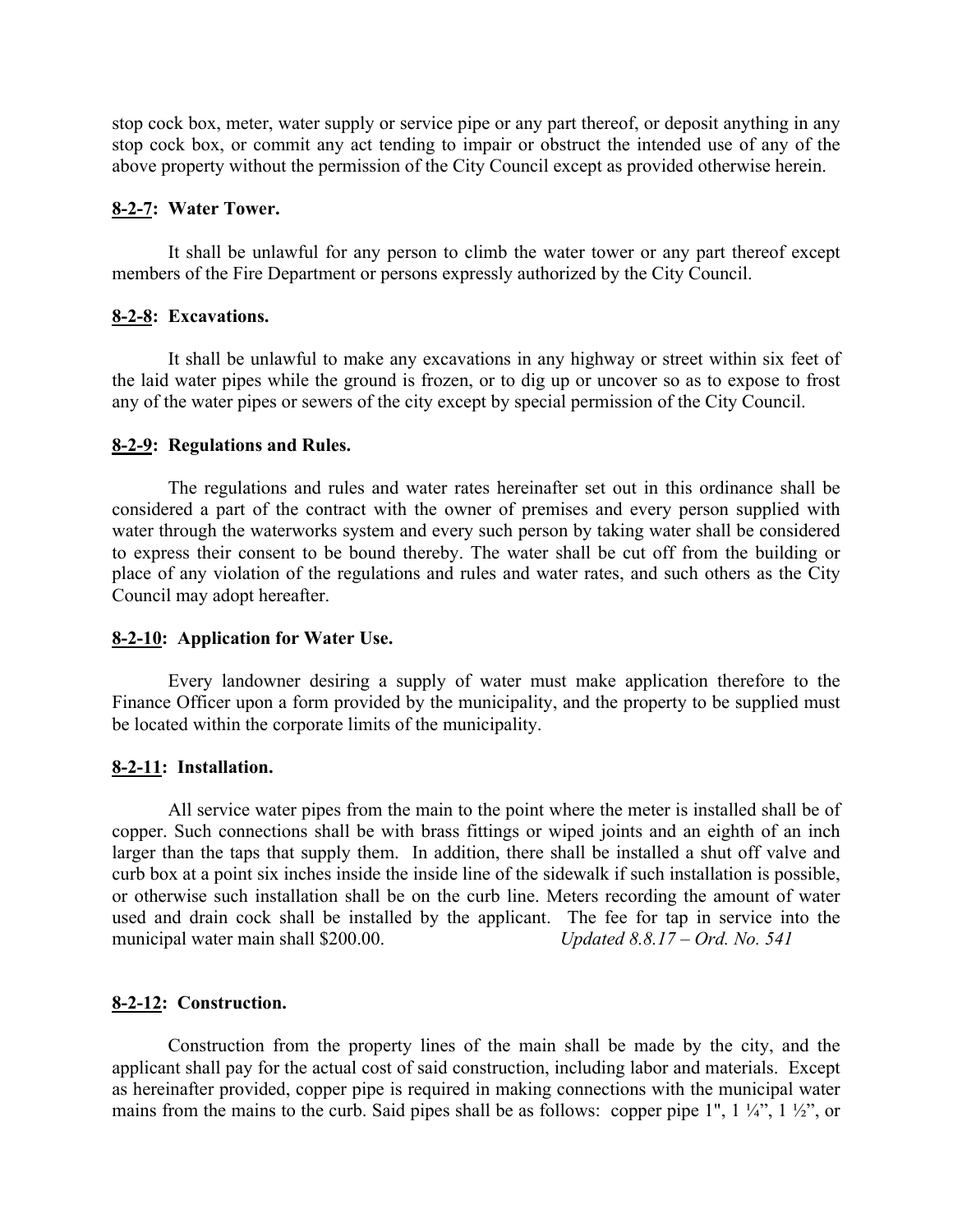2" bore, Type K soft tubing to stand a minimum of 150 pounds pressure per square inch. Or 1", 1 ¼", 1 ½", or 2" IPS PE (inside pipe size Polyethylene) PE 3408, PE4710, 200 PSI ASTM SIDR-7, NSF listed or approved equal. Fittings to be compression type with stainless steel stiffeners. No deviation from the sizes, strength and weights of copper pipe or IPS PE tubing to be used between the main and curb as above specified will be permitted. Type K copper tubing or IPS PE tubing as specified above shall be used when installing the water service from the curb stop to the water meter. The service shall be ample size to serve all fixtures at all times. The service minimum size shall conform to the State Plumbing Code, or a 1" minimum. Copper pipe between the curb stop and the meter may be installed with sweat joints providing they are installed by a licensed plumber. All services must be installed six feet below the surface of the ground or finished grade. The connection between the property line to the place where the water is used shall be done by the applicant, subject to the inspection and approval by the City Council or its agent before being covered. *Updated 8.8.17 – Ord. No. 542*

## **8-2-13: Assessment of Costs.**

All extensions of the municipal water system and of the municipal sanitary sewer shall be made in accordance with applicable South Dakota state law and the cost thereof shall be assessed as provided by law against the property benefitted by such extension.

## **8-2-14: Meter Failure.**

In the event a meter is out of order or repair or fails to register properly, then the consumer will be charged with the average consumption as shown by the three previous months.

## **8-2-15: Removing Meters.**

In no case shall anyone remove a meter from its setting or interfere with its reading for any cause without first obtaining a permit from the City Council.

## **8-2-16: Only One Service to Tap.**

Not more than one house or premise shall be supplied from one tap or upon one service pipe except by written permit issued by the City Council, and not then, in any case, unless provision is made so that such premises can be shut off independently of every other house or premises.

## **8-2-17: One Family to Tap.**

No consumer shall supply water to other families nor suffer them to take water off the premises, or after water is introduced to any premises shall any person make any attachments, connections, extensions or taps, beyond the premises where first installed without filing a regular application therefore and approved by the City Council.

## **8-2-18: House Boilers.**

All house boilers shall be constructed with a vacuum valve at the top inlet pipe, and shall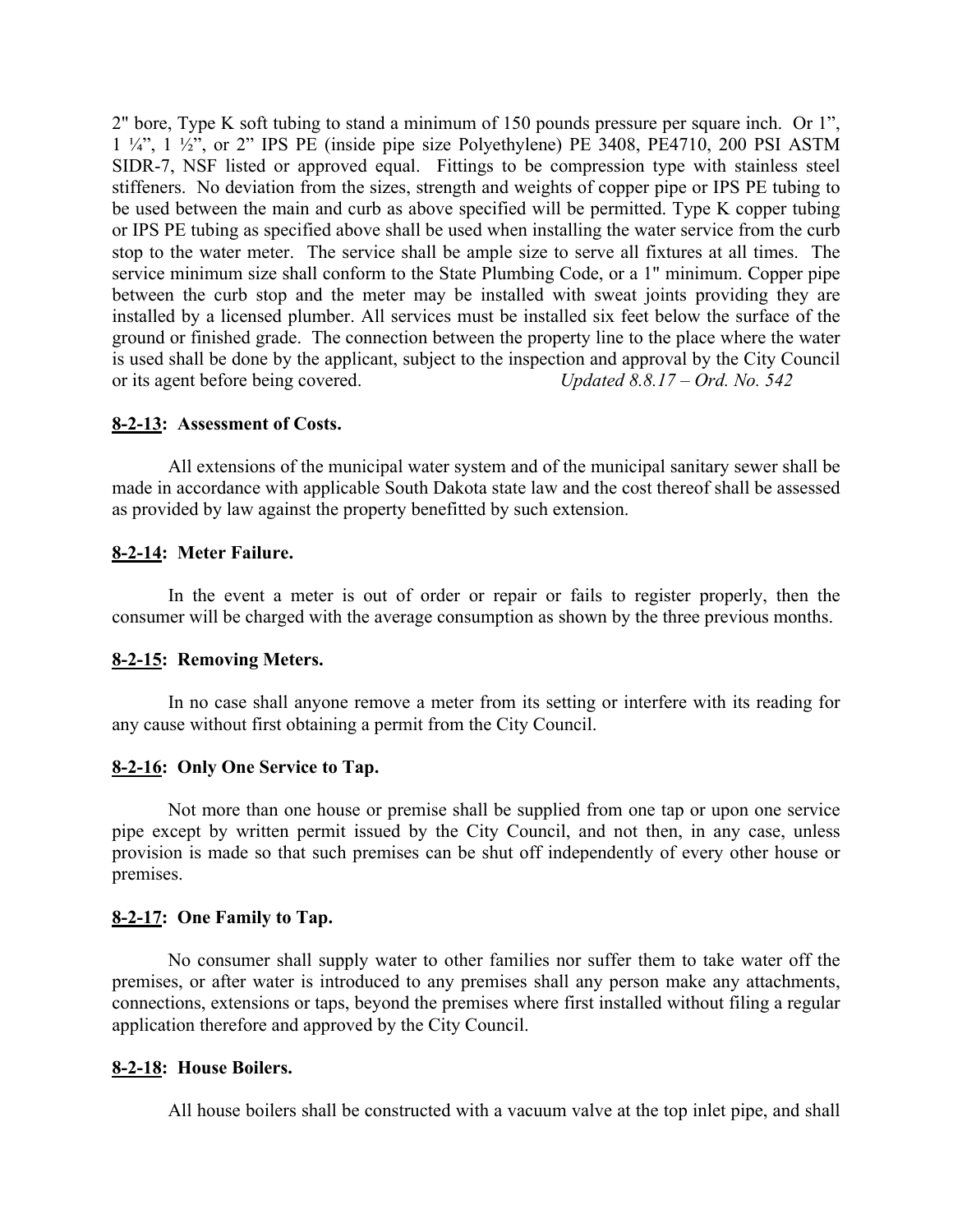be sufficiently strong to bear the pressure of the atmosphere when under a vacuum. The top cocks and other appurtenances must be sufficiently strong to bear the pressure and ram of water in the mains.

## **8-2-19: Running Water.**

All persons using water shall keep the bath, closets, faucets, hose, hydrants, taps, urinals or other fixtures allotted to their use closed except when obtaining water for use, and shall be responsible for any damage or injury that may result to other persons or property from improper use of water.

## **8-2-20: Keeping Service in Repair:**

All persons taking water shall keep their own service pipe, stop cocks and apparatus in good repair and protected from frost at their own expense and risk, and shall prevent all unnecessary waste of water and it is expressly stipulated that no claim shall be made against the city by reason of the breaking of any service cock or pipe, or if for any cause the water supply should fail or from damage arising from shutting off the water to repair mains, making connections or extensions or any other purpose that may be deemed necessary and the right to cut off the supply of water at any time is hereby reserved, any permit granted or regulation to the contrary notwithstanding.

## **8-2-21: Inspections and Reading Meters.**

Every person taking water supplied through the waterworks system shall permit a city employee or any other authorized person at all reasonable hours of the day to enter their buildings or premises to examine the fixtures and pipes and the manner in which the water is used or to read meters. Every person must frankly and without concealing answer questions concerning and relative to the use of water on such premises. All water meters shall be read during the last week of each month.

## **8-2-22: Watering Yards.**

The use of hose for sprinkling gardens, streets and yards or for washing sidewalks and windows is prohibited in the case of fire, and in case of threatened shortage of water, may be prohibited altogether by action of the City Council during such emergency.

## **8-2-23: Water Rates.**

Commencing the  $9<sup>th</sup>$  day of February, 2021, the monthly charge for the use of city water shall be \$20.00 per billing cycle for each tap, plus \$7.25 per 1000 gallons or part thereof. The water rates for users located outside the city limits shall be double the foregoing rate and surcharge. The minimum fee set forth herein shall be timely paid each month whether the water service is used or not unless the property has been foreclosed upon or vacated and the property placed on the market for sale. Exceptions to discontinue water service billing may be made with Council approval if a property becomes unlivable and proof is received that the service will be capped off or until the structure has been rebuilt or replaced.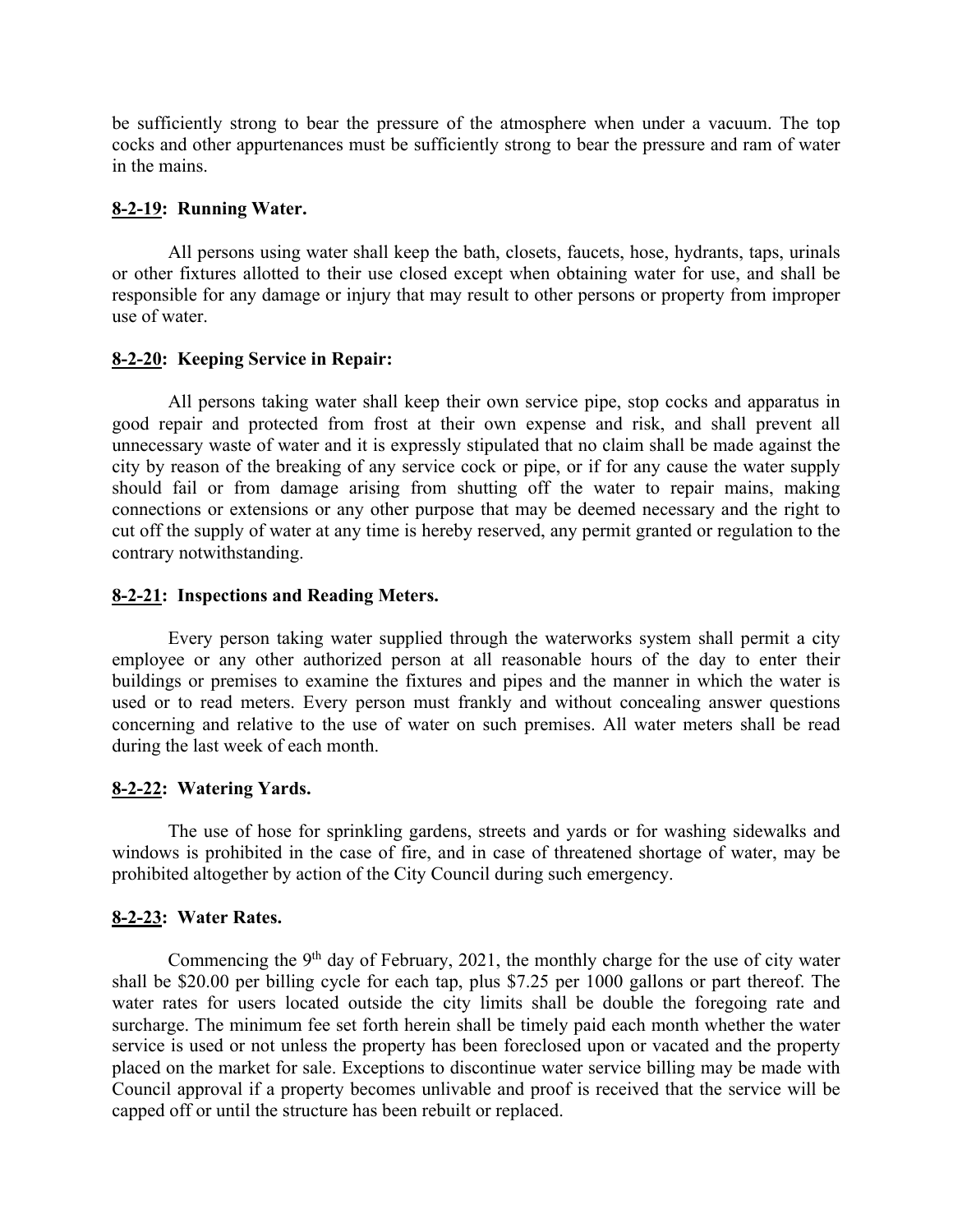The sum of \$300.00 shall be required if a water service is reconnected. *Updated 2.9.21 – Ord. No. 593*

#### **8-2-24: Payment of Water Rates.**

The charge for the use of city water shall be payable on or before the 20th day of each month and any payment not timely made shall be delinquent. A \$25 penalty shall be charged after the 20<sup>th</sup> day of each month on each account. It shall be the duty of the Finance Officer or a city employee to shut off the water of all users in default. Every connection turned off, or to be turned off as of the Tuesday following the council's monthly meeting, shall not be turned on again until payment of a \$50 fee if reconnected during normal business hours, or a \$100 fee if reconnected after the normal business hours, plus the entire amount due (late and current) has been paid in full.

*Updated 2.9.21 – Ord. No. 594*

#### **8-2-25: Meter Deposit.**

Every user, prior to receiving water service, shall deposit the sum of \$300.00 with the municipal Finance Office. The meter deposit shall be held in a separate fund by the municipal Finance Officer as a guarantee of payment of water charges, with \$100.00 being credited to the user's first bill. Whenever service to a user is discontinued, then the balance due to the City for water service to the user, together with penalties, if any, shall be deducted from the deposit and the balance of the deposit refunded to the user.

*Updated 2.9.21 – Ord. No. 595*

#### **8-2-26: Water Service to Rental Properties.**

Owners who lease or rent premises shall be responsible for having accessible curb stops per city specifications and for all bills for water service, and in the case of apartments or other multiple family dwellings, a separate curb stop for each unit is required. Owners of such rental property shall be ultimately liable to the city for any unpaid bills of the owner's tenants. Those owners requesting information on a tenant's bill will provide a properly executed document giving the city authority to release information to the owner.

#### **8-2-27: Notice to Continue or Discontinue Required.**

All owners or consumers desiring to continue or discontinue the use of water shall give notice thereof to the Finance Officer. Owners must give notice to the Finance Officer of any change of tenants.

## **8-2-28: Records.**

The Finance Officer shall keep an accurate record of all meter readings of each consumer, and all accounts and payments for water used, or other labor or supplies furnished by the city and shall collect the same when due.